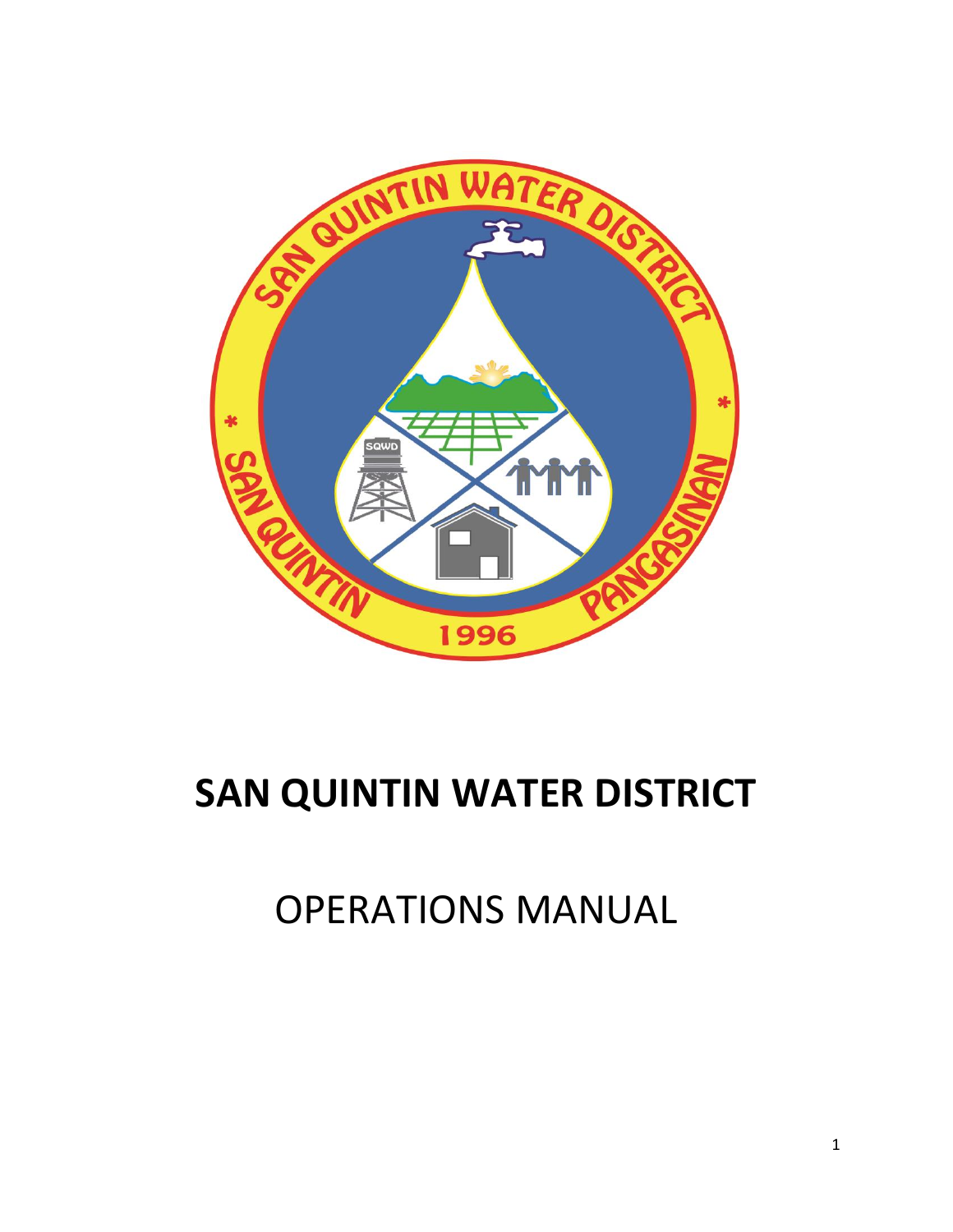# **TABLE OF CONTENTS**

| $\mathbf{L}$ |    |           |  |
|--------------|----|-----------|--|
| II.          |    |           |  |
| III.         |    |           |  |
|              |    |           |  |
|              |    | <b>B.</b> |  |
|              |    | C.        |  |
| IV.          |    |           |  |
|              | А. |           |  |
|              | В. |           |  |
|              | C. |           |  |
| V.           |    |           |  |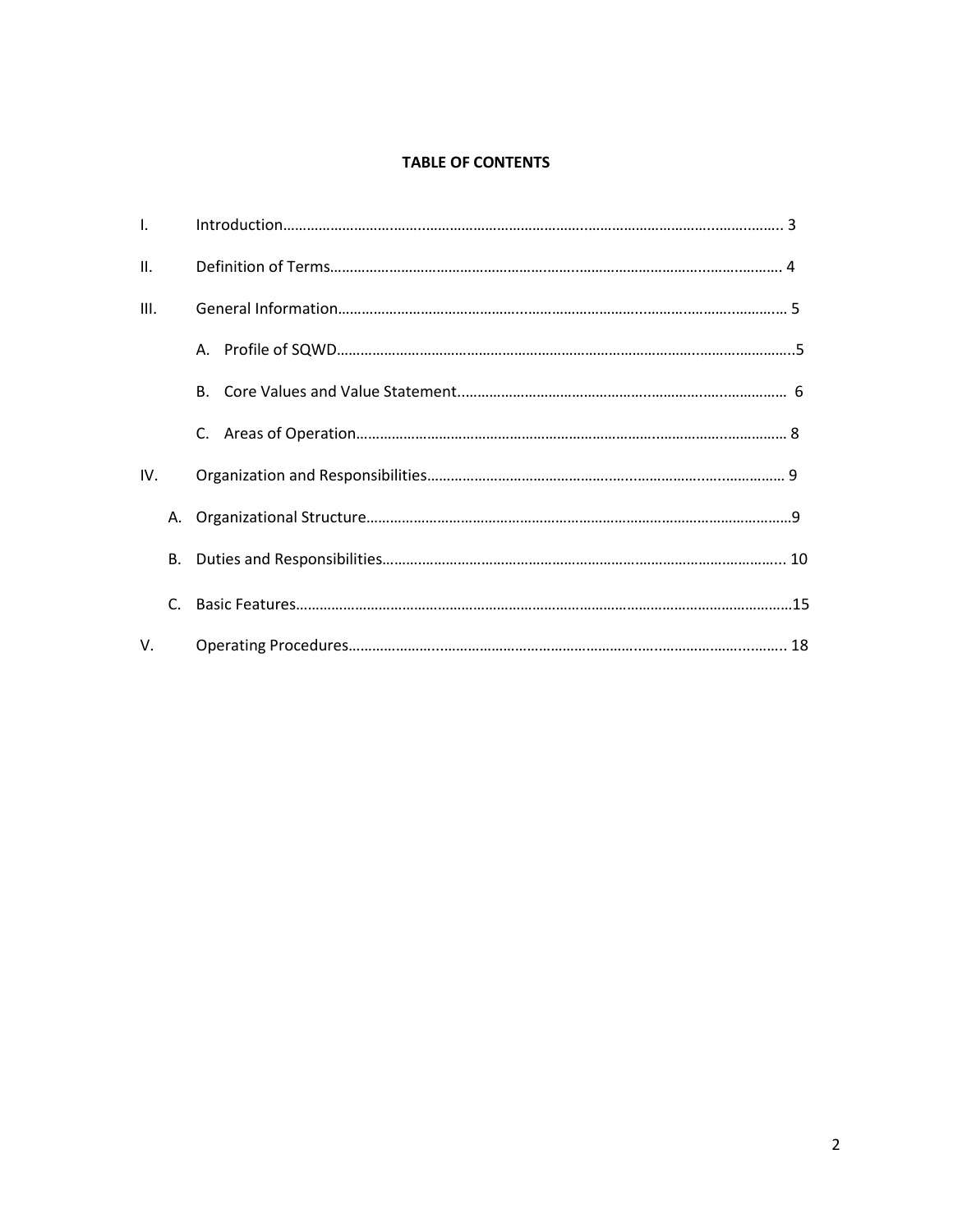#### **INTRODUCTION**

The Operations Manual of San Quintin Water District (SQWD) contains the general information about the agency, its underlying function, mandates, operating procedures and organization.

The purpose of this manual is to provide its readers knowledge about the district's responsibilities and structure.

The manual is divided into several parts, as follows:

*General Information - This* section contains the company profile, such as the brief history of SQWD, mandates and functions, its mission and vision, performance pledge, pumping stations and areas of operation.

*Organization and Responsibilities -* In this part of the manual, the organizationalstructure was shown using a diagram as of year 2016, as well as the duties and responsibilities of every department.

*Operating Procedures -* Contains the step-by-step procedures and work instructions ofSQWD. Activity flow charts are used to illustrate the different processes involved in daily operations.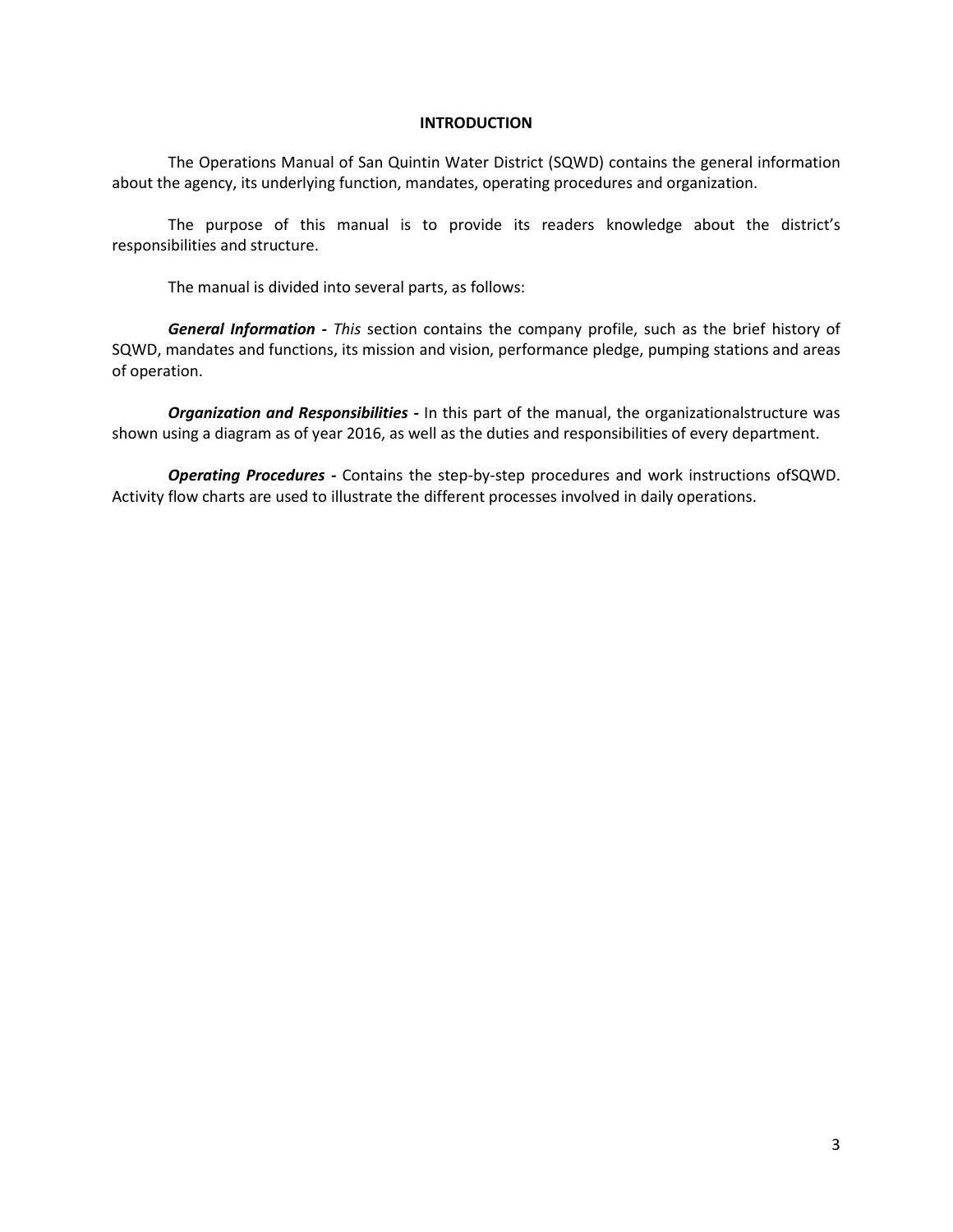# **DEFINITION OF TERMS**

*SQWD – San Quintin Water District*

*Category D– The categorization is a two-stage process. The initial stage is categorization based on the Number of Active Service Connections. For Category D, a service connections below 3,000. The second stage of categorization considers the following factors: Gross Revenues, Total Assets, Net Income before Interest and Depreciation, and Staff Productivity Index. These factors will determine the Point-Rating Category Points 1-24 for Category D. Whichever is lower is the FINAL CATEGORY of the LWD.*

*PR – Purchase Requisition*

*DV – Disbursement Voucher*

*BUR – Budget Utilization Request*

*PhilGEPS – Philippine Government Electronic Procurement System*

*SDs – Supporting Documents, such as Sales Invoice, Purchase Order, Job Order, Statement of Account*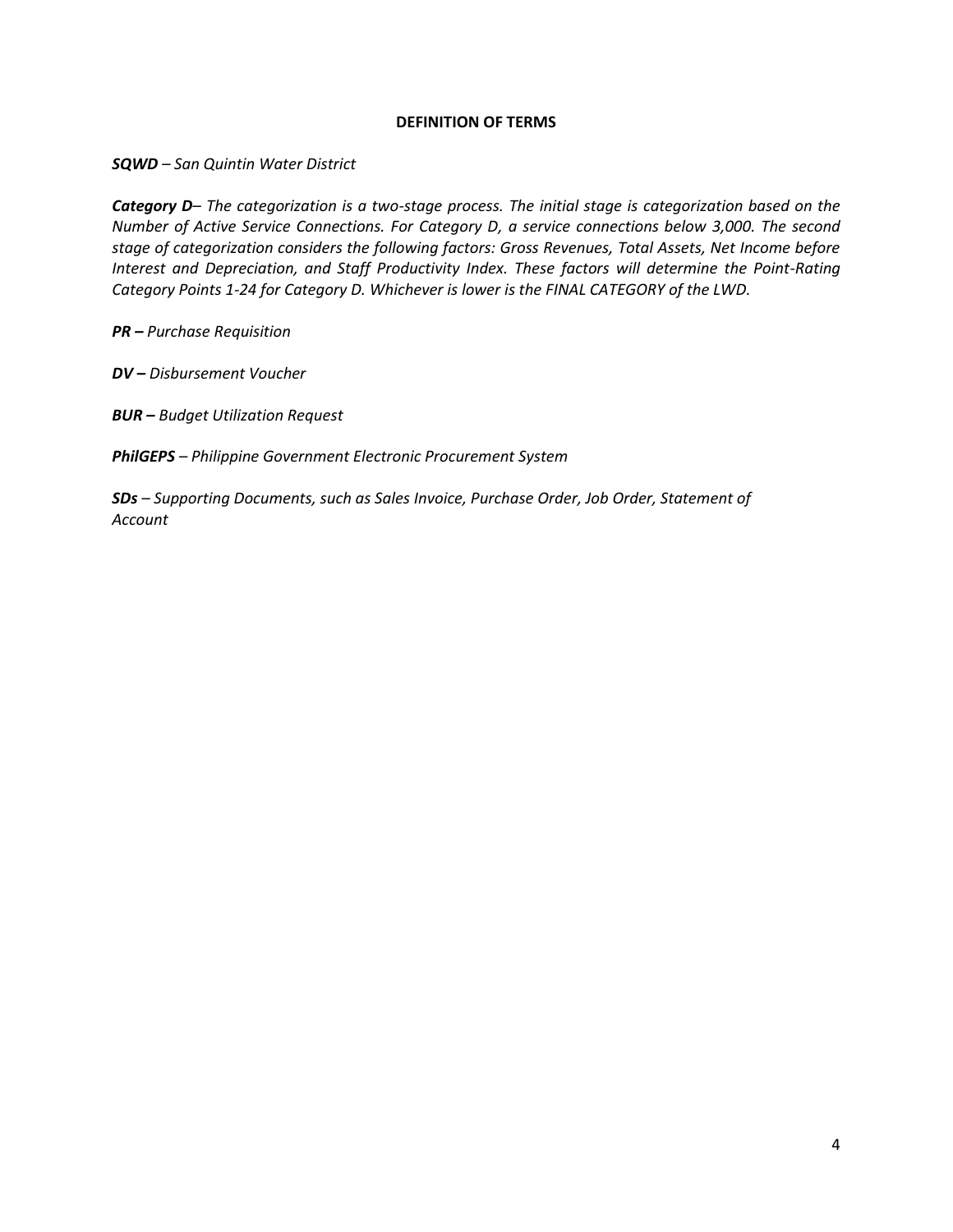#### **GENERAL INFORMATION**

#### **PROFILE**

The District was established January 15, 1996 by virtue of S.B. Resolution No. 97-03 approved and adopted by the Local Legislative Body. It affirmed among others the organization and formation of the San Quintin Water District, creation of 5-member Board of Directors, appointment and initial terms of office of the Board of Directors, Title pursuant to Section 3, Title 1 of P.D. 198 as amended.

Its establishment was duly recognized and confirmed by the Local Water Utilities Administration (LWUA) with Certificate No. 553, Conditional Certificate of Conformance issued and signed by LWUA Administrator and the Board of Trustees on April 22, 1996.

The District is a government-owned and controlled corporation as resolved by the Supreme Court November 12, 1992. It is an autonomous agency, free from political influence and independent of any local government; it takes charge and operates the local water utility on a self-supporting and business-like manner.

The District has an elevated steel water tank and two (2) pumping stations. Pumping Station No. 1 is equipped with 5 horse power (hp) pump. Pumping Station No. 2 is equipped with 7.5 horse power submersible pump.

The District entered into a Memorandum of Agreement (MOA) with the National Irrigation Administration (NIA) on May 2008 for the purpose of sharing water source and with the desire to have a more effective and convenient distribution of water service in the whole locality of San Quintin.

The District, as its corporate social responsibility and in support to the National Greening Program of Pres. Benigno Simeon Aquino III, entered into a Memorandum of Agreement (MOA) on Dipalo Watershed with the DENR, CENRO on May 30, 2011. The San Quintin Water District was awarded 53.0 hectares by the DENR to manage, to protect and develop. The management and staff and the members of the governing Board of Directors of the SQWD, as a covenant, adhere to conserve, protect and develop the watershed through regular tree planting and institution of protection measures.

SQWD is serving twenty (20) barangays, out of 21, with an estimated population of 31,833. As of December 31, 2016, it has a total of 1,785 active service connections.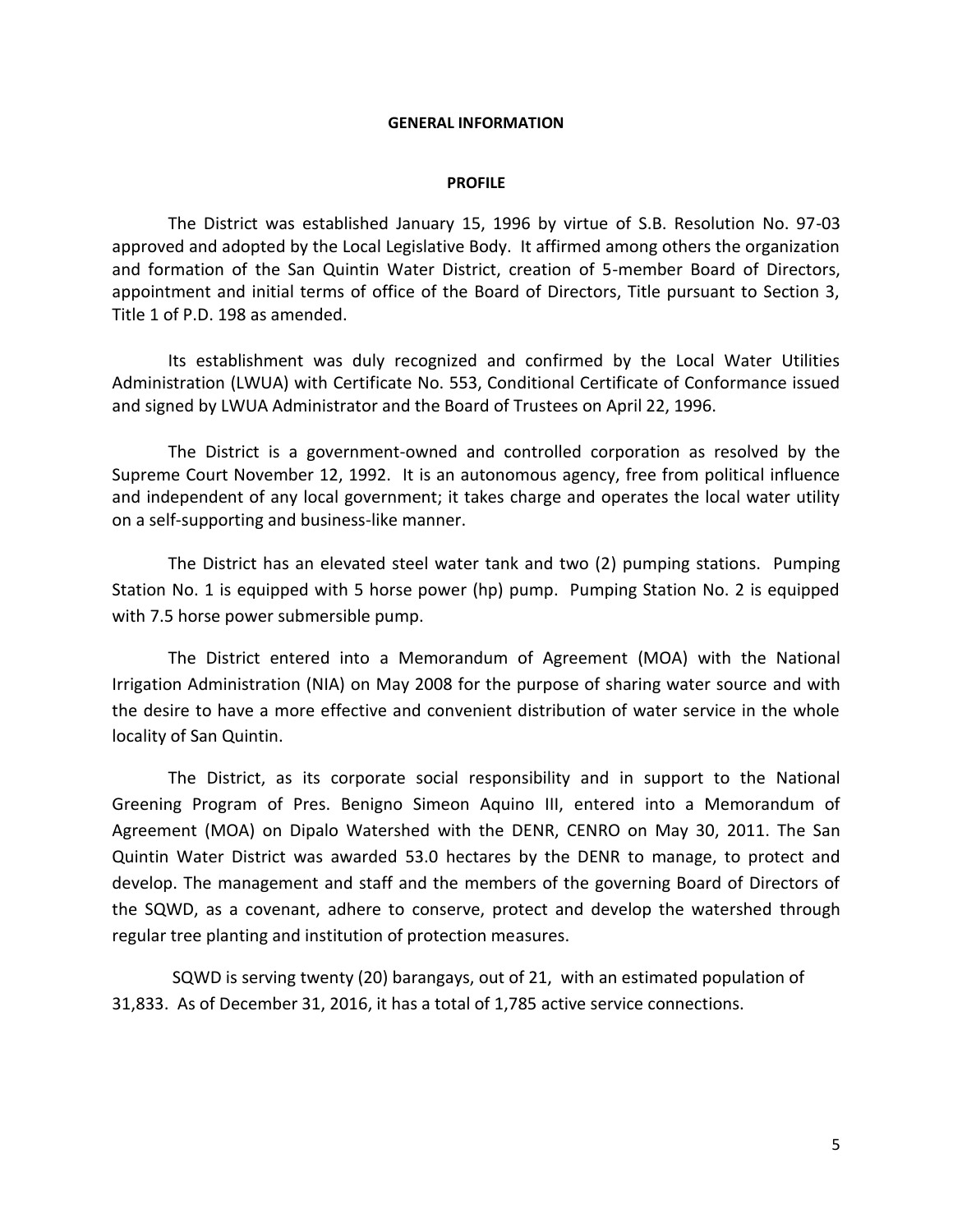#### **OUR VISION**

A self-sustaining and sufficient provider of safe and potable water accompanied with quality service.

#### **OUR MISSION**

To provide safe, potable and reliable water to every home in the Municipality.

## **OUR CORE VALUES**

Service-oriented Excellence Sustainability Reliability Dependability Commitment Transparent Open mindedness Passion

#### **VALUE STATEMENT**

The Officials and employees of the San Quintin Water District pledge and commit to deliver quality service as promised in the citizen's charter. Specifically we will:

> *Serve with integrity. Be prompt and timely. Display procedures, fees and charges. Provide adequate and accurate information. Be consistent in applying rules. Provide feedback mechanism. Be polite and courteous. Demonstrate sensitivity and appropriate behavior and professionalism. Wear proper uniform and identification. Be available during office hours. Respond to complaints. Provide comfortable waiting area. Treat everyone equally.*

*So helped us GOD.*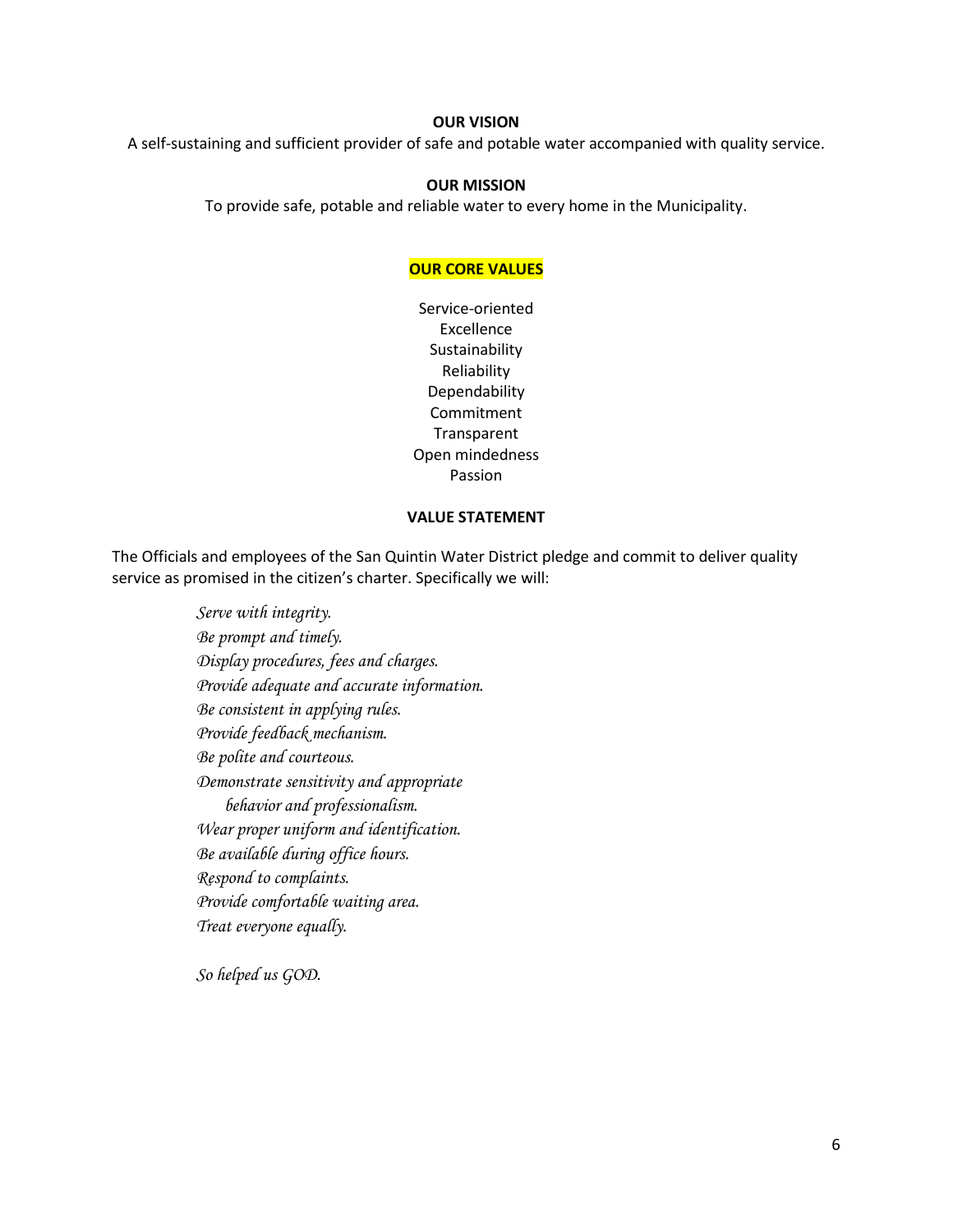# **BOARD OF DIRECTORS**

| Dir. Jovita R. Ordonio     | <b>Education Sector</b>    |  |  |
|----------------------------|----------------------------|--|--|
| Dir. Liwliwa N. Ramirez    | Women Sector               |  |  |
| Dir., Bienvenido G. Luzano | <b>Professional Sector</b> |  |  |
| Dir. Belarmino C. Quintin  | <b>Business Sector</b>     |  |  |
| Dir. Delfin A. Osio        | Civic Sector               |  |  |

# **San Quintin Water District Water Sources**

| Source         | Location         | Discharge |      | Motor       | <b>Standby Power</b> |
|----------------|------------------|-----------|------|-------------|----------------------|
| Identification |                  | Ips       | gpm  | <b>Size</b> |                      |
| Deep Well      |                  |           |      |             |                      |
| Well 1         | Brgy. Gonzalo    | 6         | 90   | 5Hp         | 15KVA Gen Set        |
| Well 2         | Brgy. Lagasit    | 2.5       | 37.5 | 7.5 hp      | none                 |
|                |                  |           |      |             |                      |
| Spring         | Brgy. Nangapugan | 10        | 150  | none        | none                 |
|                |                  |           |      |             |                      |

as of December 31, 2016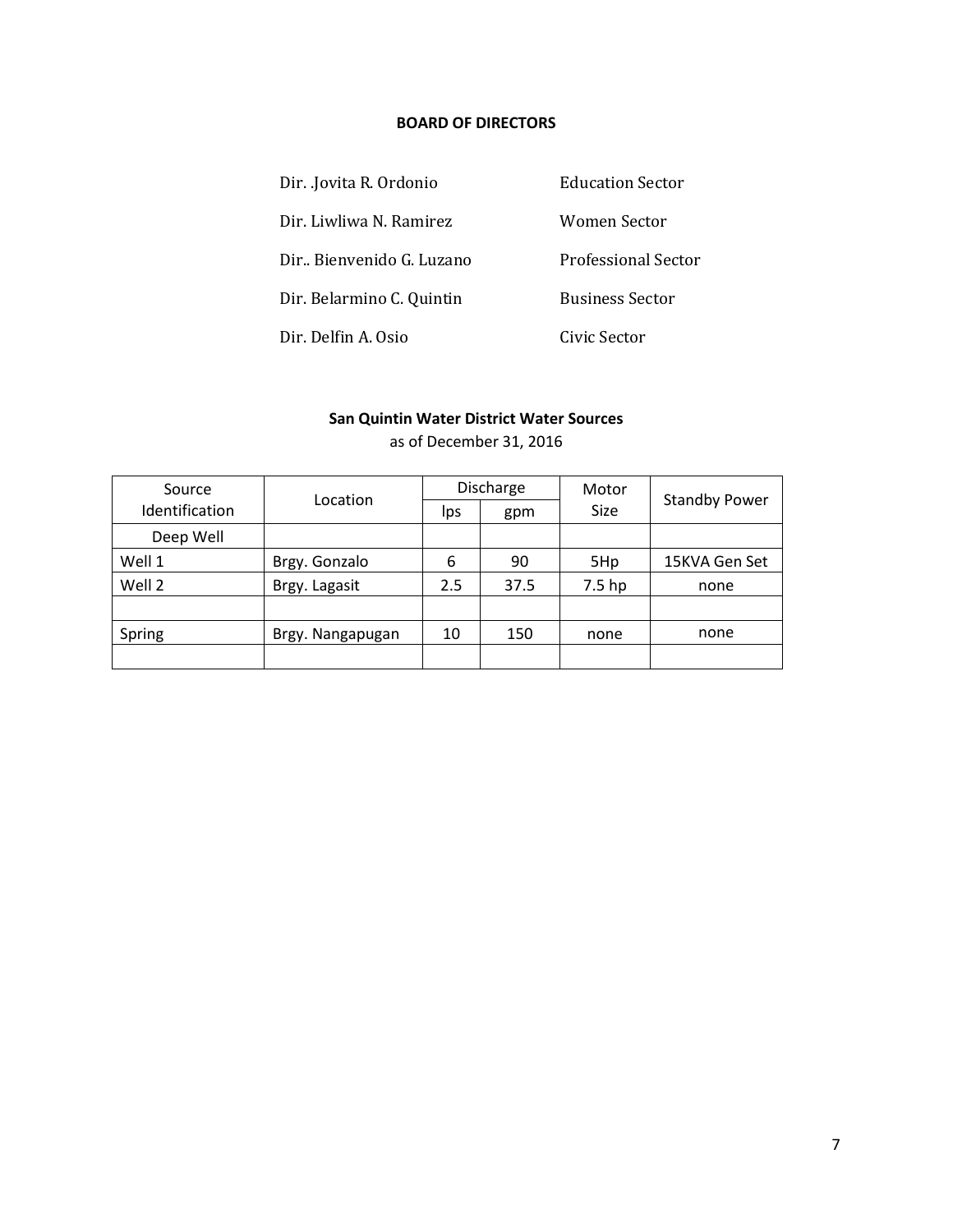# **AREAS OF OPERATION**

# **Barangays Served by San Quintin Water District**

as of December 31, 2016

| 011 | Commercial, Zone 1 |
|-----|--------------------|
| 021 | Zone 2             |
| 031 | Zone 3             |
| 041 | Casantamaria-an    |
| 051 | Mabini             |
| 061 | Cabangaran         |
| 071 | Gonzalo            |
| 081 | Alac               |
| 091 | Calomboyan         |
| 101 | Lagasit            |
| 111 | Cabalaoangan       |
| 121 | Nangapugan         |
| 131 | Bantog             |
| 141 | Carayacan          |
| 151 | San Pedro          |
| 161 | Ungib              |
| 171 | Bolintaguen        |
| 181 | Lumayao            |
| 191 | Mantacdang         |
| 201 | Baligayan          |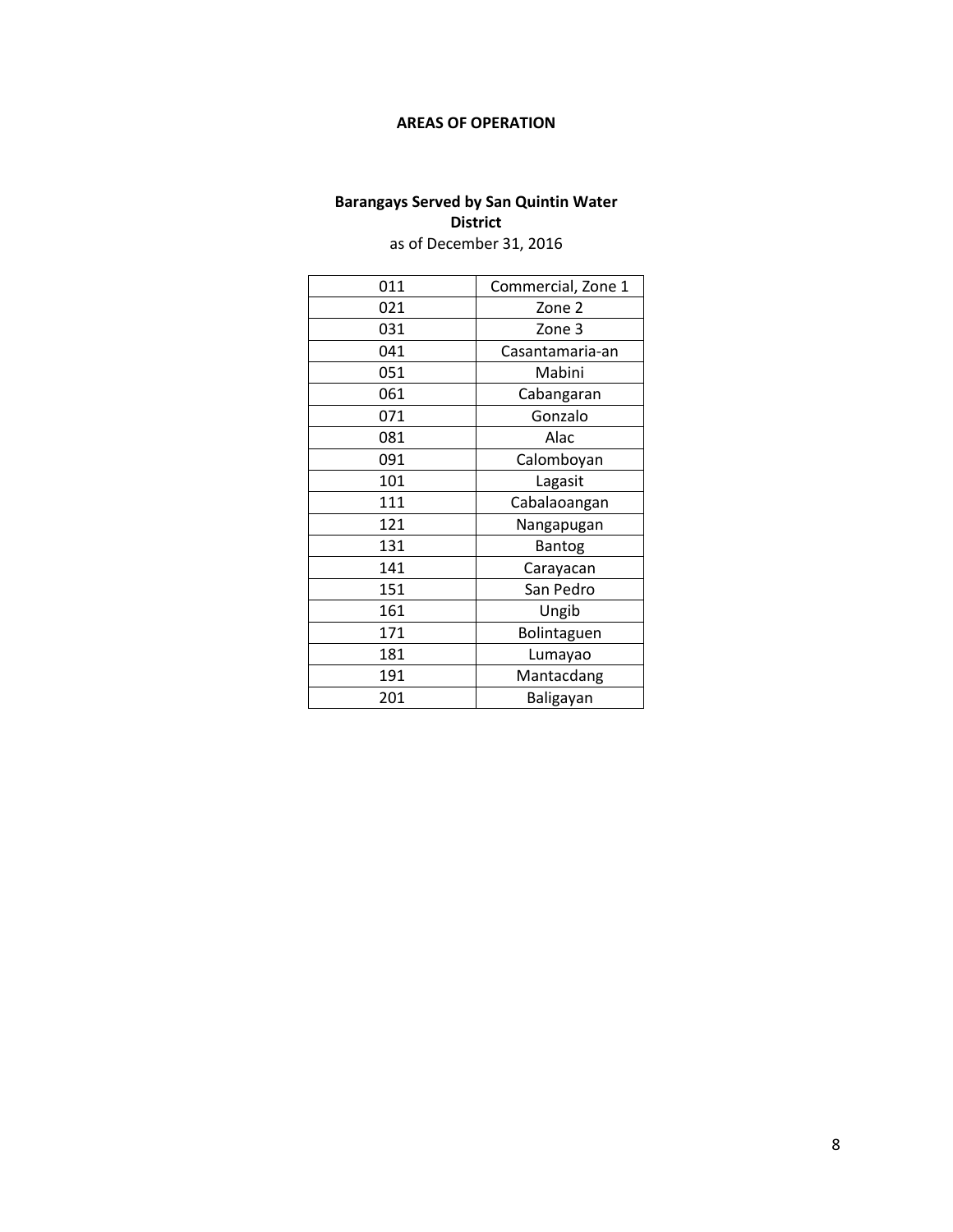#### **ORGANIZATION AND RESPONSIBILITIES**

### **ORGANIZATIONAL STRUCTURE**

**BOARD OF DIRECTORS Dir. Bienvenido G. Luzano - Chairman Dir. Liwliwa N. Ramirez - Vice Chairman Dir. Jovita R. Ordonio - Secretary Belarmino C. Quintin - Treasurer Dir. Delfin A. Osio - Member**

> **Engr. Jayson C. Antolin** General Manager D

**Marie Grace A. Redulfin**

Administrative/General Services Officer A

**Vicky H. Oligo**

Cashiering Assistant

**Ernesto M. Castaneda Jr.**

Water Resources Facilities Operator B

**Edgardo B. Episcope** Engineering Aide A

**Juliano C. Carpio** Engineering Aide B

**Maria Glenda N. Madriaga** Clerk-Processor D

**Narcisa A. Vallesterol** Utility Worker A

**Johnson O. Base**

Utility Worker A

**Jaime M. Estanilla**

Utility Worker B

**Job-Order Employees**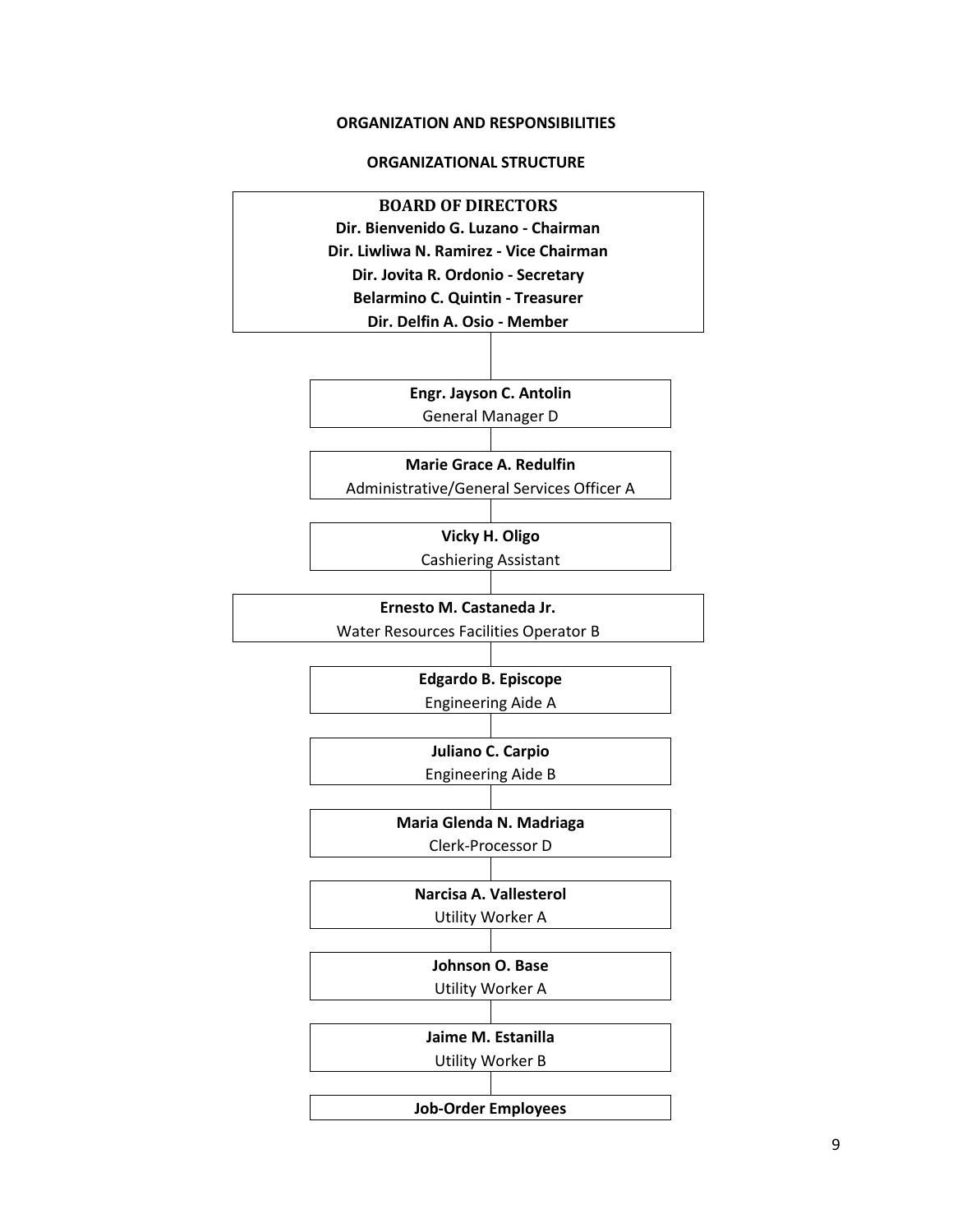# **DUTIES AND RESPONSIBILITIES**

**Board of Directors** is a policy making body. Ensures the availability of adequate financial resources and approves annual budget.

**Office of the General Manager** is in charge of the overall administration of the District's office operations; oversees personnel management; directs and sets forth procedures; execute duly established policies and guidelines relative to its services in order to affect organizational effectiveness and efficiency.

# **Administrative & Finance Division**

- Responsible for general service, collection of water sales & disbursement of funds.
- It is in-charge of the procurement; assists in the implementation of special projects program.
- Responsible for the recruitment and retention of highly qualified employees for the agency.
- Develop plans and implement goals and objectives for the Finance, General Services and Administration Department.
- Prepares and administers internal policies and procedures relating to departmental program activities; interprets and explains applicable rules, laws, and regulations.
- Directs, oversees and participates in the departmental program work plan; monitor division work flow; reviews and evaluates work outputs, methods and procedures; implements needed work process and automation improvements and methods for improving customer service.
- Responsible for the recording and summarizing of financial transactions, preparation of Financial Reports and Inventory Management.
- Responsible for the Budget Preparation and assist in allocation and distribution of budgets as wells as monitoring the budget performance.
- Manages the preparation and maintenance of financial records and reports, including those related to the general ledger, accounts payable, accounts receivable, payroll, job costing, inventories, budgets and fixed assets, ensures the purchasing of materials, supplies, and equipment are conducted in accordance with the District's policies and procedures.
- Oversees preparation and presentation of the District's annual budget; supervises data gathering and financial planning work associated with water rate setting; prepares water rate analysis.
- Oversees cash management, investments, and debt management activities.
- Coordinates departmental activities with other departments; provide responsible advice and counsel to the General Manager on a variety of financial, administrative and general services issues; oversees the maintenance of general records and files; administers liability claims and property insurances.
- Manages information technology support for the District including the installation, maintenance and upgrade of District's Data Base System; explore opportunities to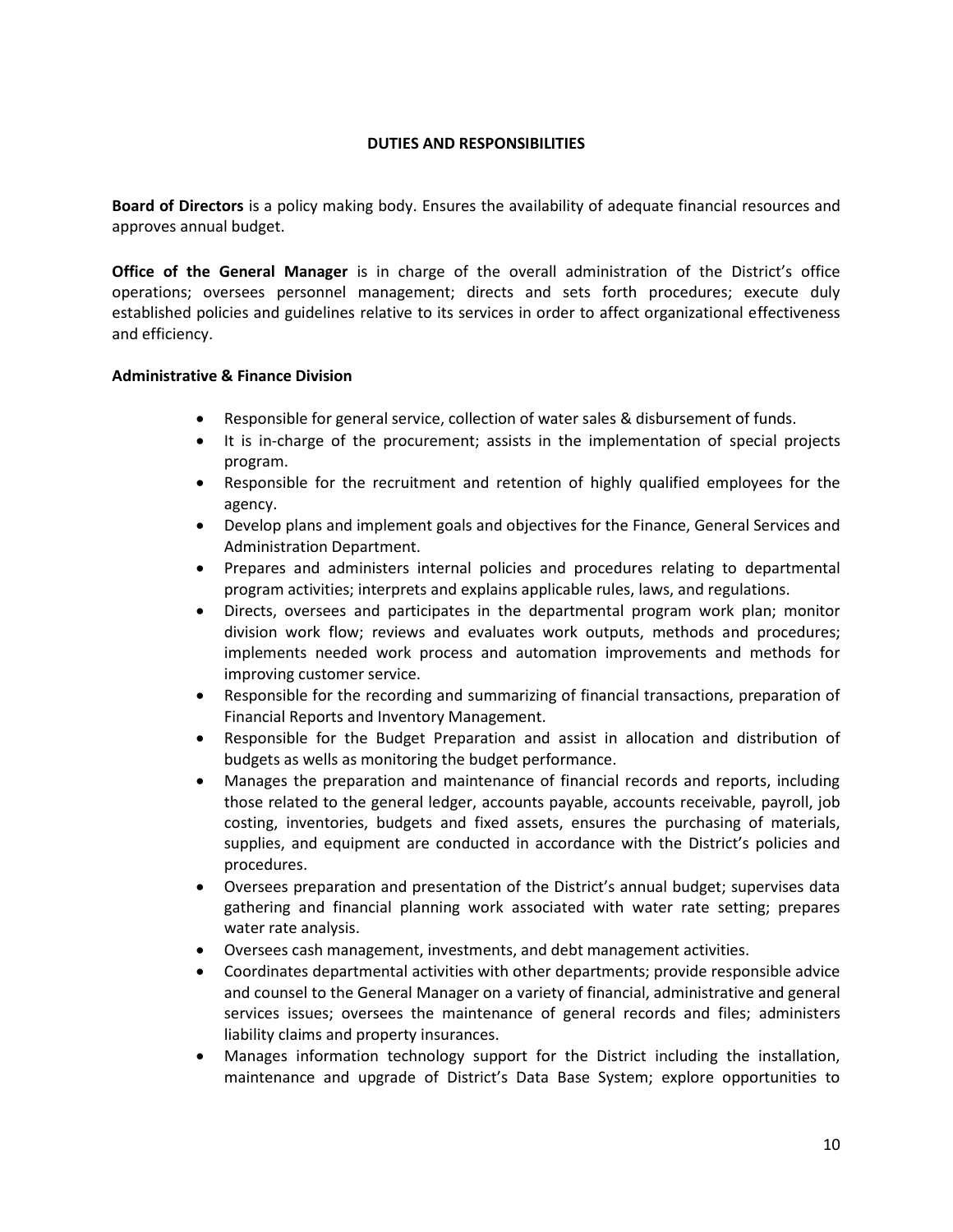improve efficiency and productivity through user friendly information technology enhancements.

 Reviews staffing, supplies, equipment, including properties of the District and conduct annual inventories.

### **Commercial Services**

- Responsible for providing customer services to the concessionaire such as meter reading, billing and collection.
- Assists in the recording and posting of payments and monitoring of the customer accounts.
- Also responsible in attending customer service requests and complaints. In-charge in inspection and investigation regarding water connection.
- Oversee the District's needs in terms of its commercial transactions; handle daily business issues, manage District's associations, and recognize business opportunities;
- Continuously working to strategically expand, preserve or improve the District's procedures, standards or policies while sticking to business edicts and regulatory guidelines.
- Plans, develops and implements strategic marketing plans and sales plans both short and long range and forecasts to achieve corporate objectives for products and services.
- Performs a variety of difficult and complex customer relations and office accounting support activities related to the maintenance of water service records and billing for service.
- Develops and manages sales/ marketing operating budgets; plans and oversees advertising and promotion activities of the District; achieves satisfactory profit/loss ratio and market share in relation to preset standards and industry and economic trends.
- Ensures effective control of marketing results, and takes corrective action to guarantee that achievement of marketing objectives falls within designated budgets.
- Oversees and evaluates market research and adjusts marketing strategy to meet changing market and competitive conditions.
- Assist the General Manager in the preparation of marketing activity reports and presents to the Board of Directors;
- Establishes and maintains a consistent corporate image throughout all promotional materials, and events.
- Develops policies and procedures and personally analyzes and resolves the most difficult customer service problems and issues.
- Plans, organizes, assigns, supervises, reviews and evaluates the work of field and office customer service office support staff; recommends selection of staff; trains staff and provides for their professional development; administers discipline as required; Assists in planning goals, objectives, procedures and work standards for each division/section;
- Performs difficult and complex water billing calculations, adjustments and reconciliations; authorizes account adjustments and refunds following adopted policies and procedures; Researches customer account problems, evaluates alternatives and recommends or effects solutions, depending upon the level of the problem.

#### **Engineering Services**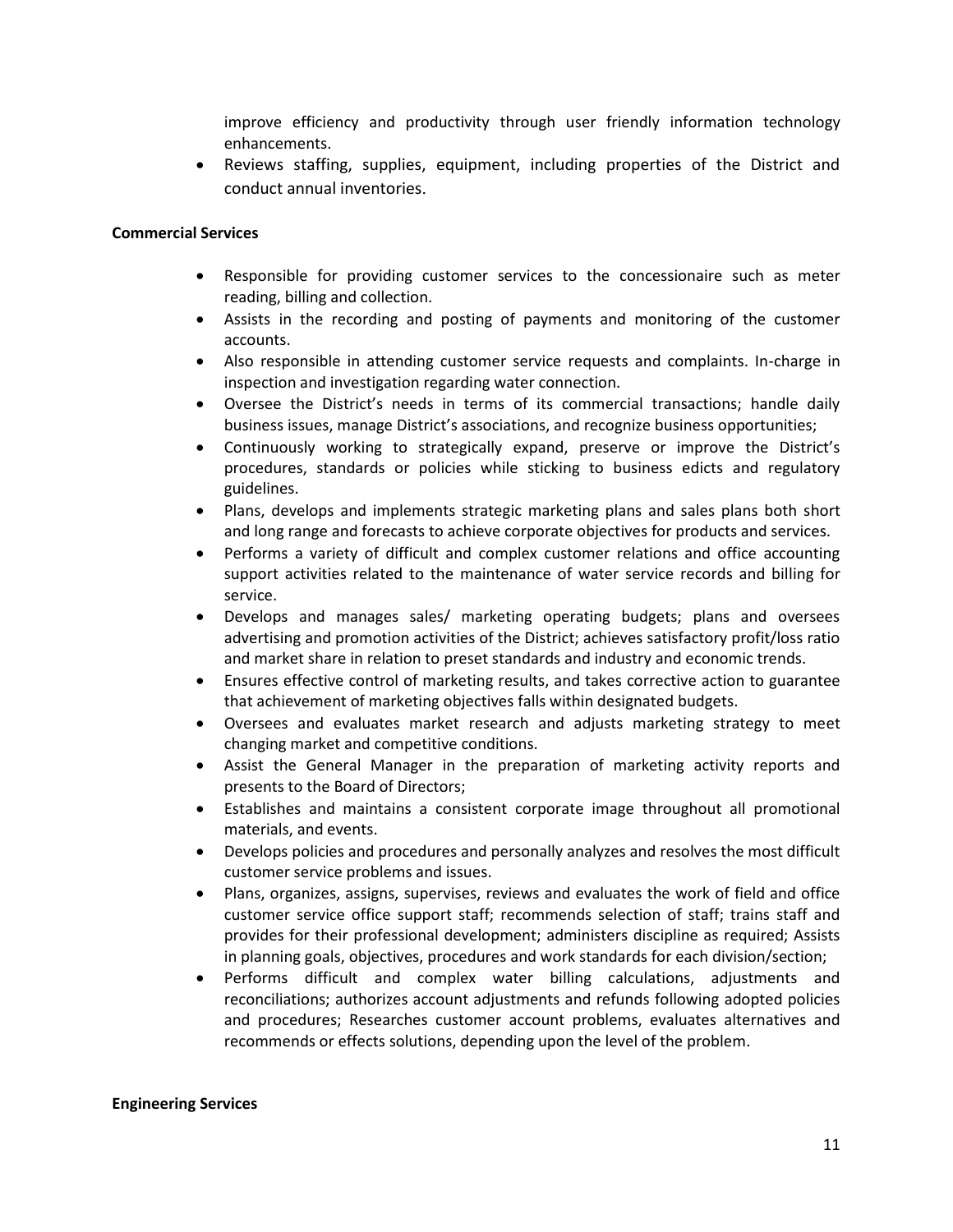- Responsible for the management of the water systems maintenance operations; and management of production and water distribution operations.
- Plan, organize, direct and coordinate District engineering projects and programs that require significant interaction with outside agencies and the general public, engineering design, securing permits, and project construction activities; to exercise full, functional management responsibility and oversight of assigned engineering projects and programs including department administration, developer, and capital project designs and to provide highly complex staff assistance to the General Manager.
- Assist the General Manager in managing and directing the activities of District operations; to plan, organize and direct the activities of the Engineering and Construction departments; to analyze and recommend the policies and procedures related to assigned departments; and to provide highly complex assistance to the General Manager.
- Facilitate and/or organize technical assistance for determining system water balances (including recommendations for improving losses) for specific water supply systems.
- Develop, plan, and implement goals and objectives for reporting consistent with the District's adopted organizational mission to provide the highest quality water to consumers at the lowest possible cost; and to utilize performance planning techniques to identify, establish, achieve and measure goals and objectives for reporting departments
- Assist in developing and coordinating the District budget; review all budget proposals made by the division/section of the Engineering Department.
- Monitor and review operations of the different divisions for policy, fiscal, operational, and social impacts; conduct, or assist with conducting policy, staffing and operational studies, primarily involving assigned divisions; recommend the appointment of personnel; conduct performance evaluations; recommend discipline; implement disciplinary procedures; maintain discipline and high standards necessary for the efficient and professional operation of the department;
- Direct, oversee and participate in the development of the Department's work plan; assign work activities, projects and programs; monitor work flow and production; review and evaluate work products, methods and procedures.
- Provide oversight and review of technical reports, designs and approval/acceptance. Supervise and participate in the development and administration of the Engineering Department budget; direct the forecast of additional funds needed for staffing, equipment, materials and supplies; monitor and approve expenditures; implement budget adjustments.
- Ensure District safety practices are implemented throughout department to ensure a safe and healthy work environment.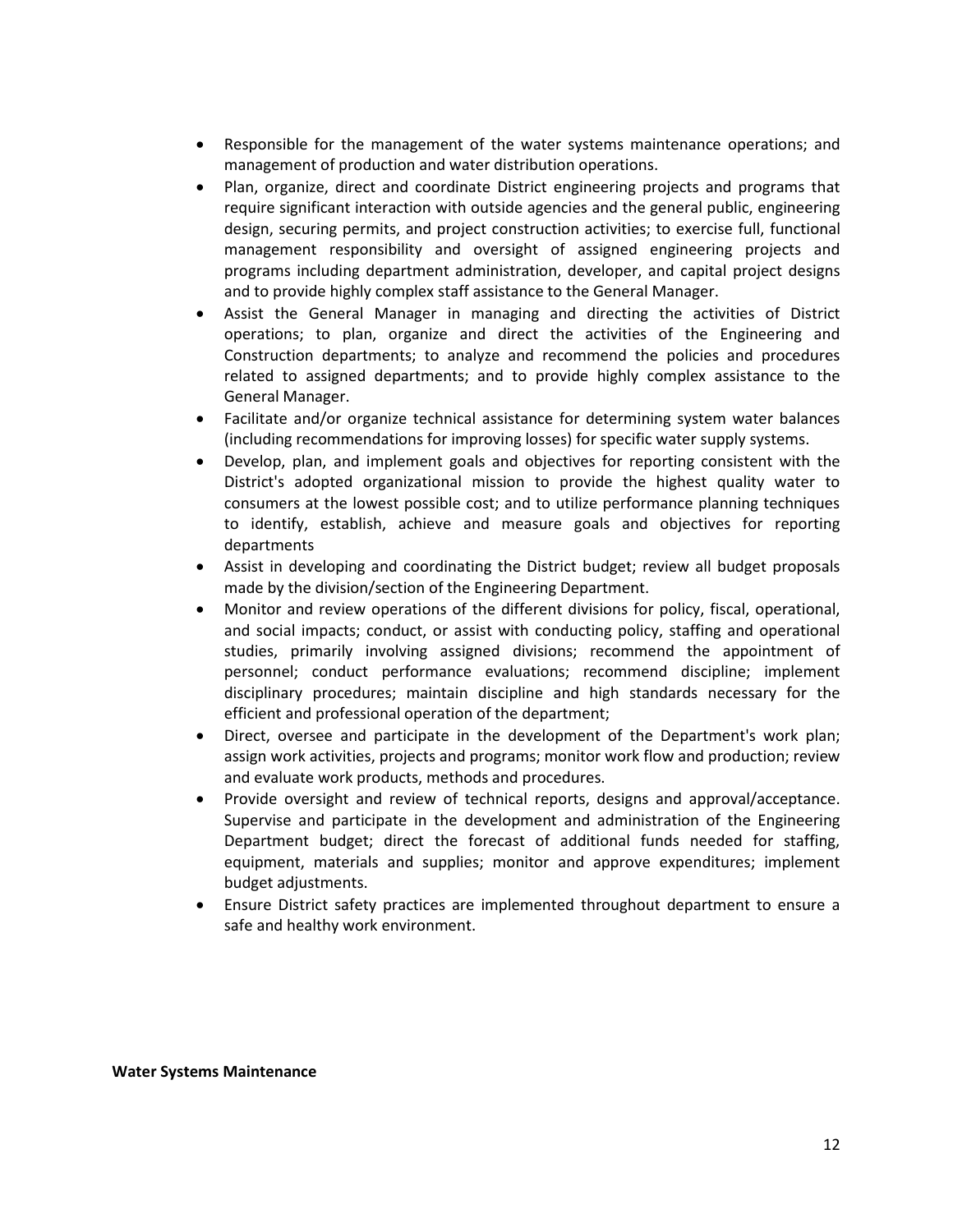- Responsible for the installation of new service connections.
- Attending to the repairs and maintenance of water distribution lines; and performing of major and minor plumbing services.
- In-charge in water system project implementation and constructions.
- Responsible for the water maintenance and disconnection and reconnection of service lines.

# **Production Services**

- Responsible for the pumping operations and water distributions.
- Monitors the water quality.
- In-charge for the pumping facilities maintenance management, gathering and keeping of data analysis
- Assist the General Manager in managing and directing the activities of District operations; to plan, organize and direct the activities of the Planning and Operations and Maintenance departments; to analyze and recommend the policies and procedures related to assigned department; and to provide highly complex assistance to the General Manager.
- Develop, plan, and implement goals and objectives for reporting consistent with the District's adopted organizational mission to provide the highest quality water to consumers at the lowest possible cost; and to utilize performance planning techniques to identify, establish, achieve and measure goals and objectives of the District.
- Direct, oversee and participate in the development of the Department's work plan; assign work activities, projects and programs; monitor workflow; review and evaluate work products, methods and procedures.
- Research and prepare technical and administrative reports and studies; prepare written correspondence as necessary.
- Ensures compliance with state and federal regulations regarding water quality, employee safety, and environmental issues
- Plan, organize, direct and review the activities and operations of the Operations and Maintenance Department including operation and maintenance of District conveyance, water storage, transmission distribution and treatment facilities.
- Manage District-wide water quality function; to coordinate assigned activities with other departments and outside agencies; and to provide highly responsible and complex administrative support to the General Manager.
- Ensure District safety practices are implemented throughout department to ensure a safe and healthy work environment.
- Maintain, coordinate, monitor and supervise the potable water distribution system and appurtenances; construction and maintenance of the wastewater collection system; infrastructure; backflow and facilities maintenance;
- Direct supervision of the electrical section; quality control section; and operations section
- Supervising the District's potable water quality program and collection of potable water samples; troubleshooting problems with the water distribution system; ensuring flows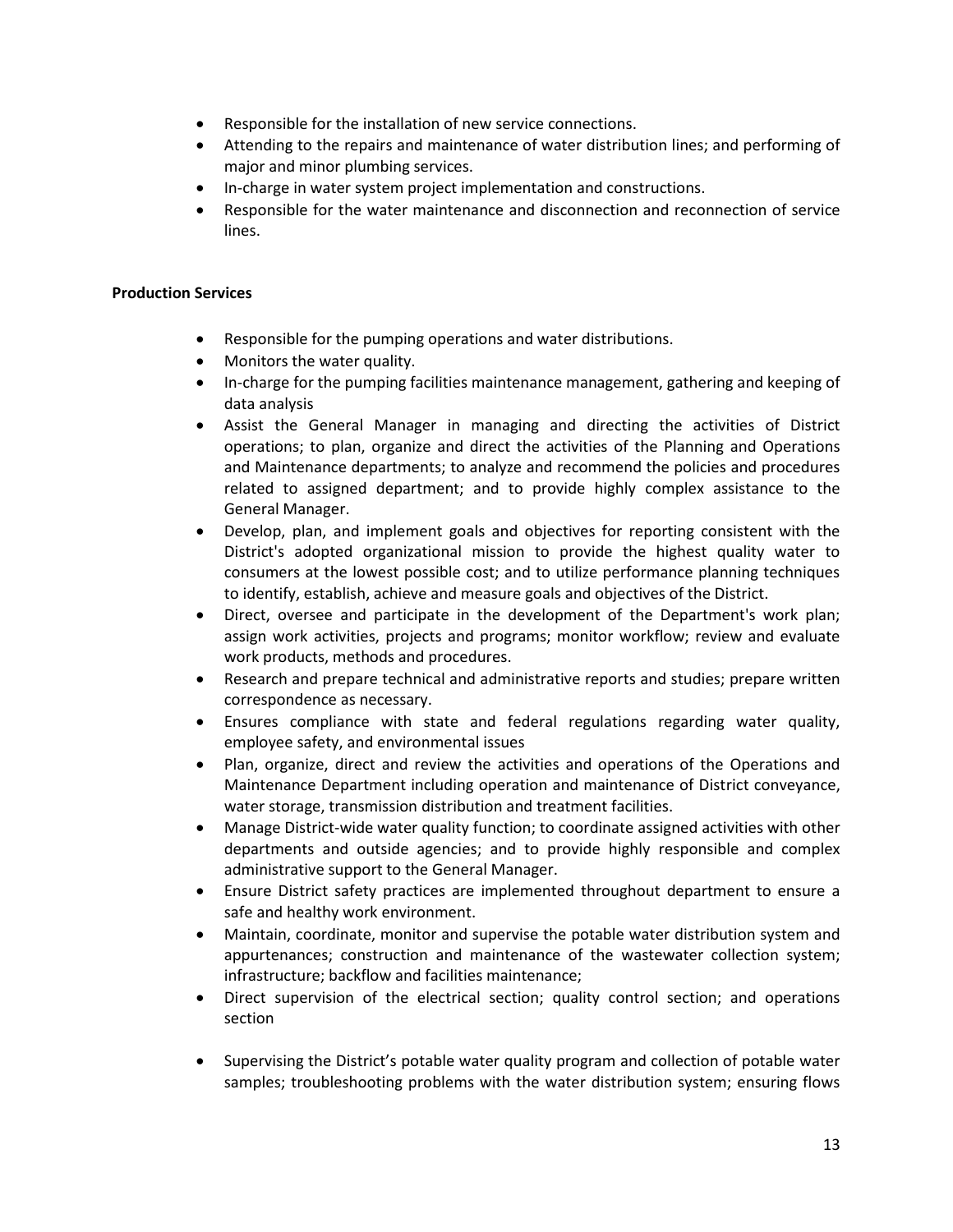are regulated; supervising day to day operations of the water treatment plant; setting up and monitoring preventive

- Develop a maintenance programs for all areas of responsibilities; overseeing and troubleshooting the repair of machineries, infrastructure and appurtenances under area of responsibility; supervising operational tests and evaluating the condition of related and auxiliary equipment; effectively administering the "Time of Use" requirements for electric energy usage; inspecting work done by contractors; providing input for yearly budget considerations;
- Managing cost center expenditures for division, including purchase of equipment and supplies; facilities maintenance; preparing and maintaining required documents and paperwork; assisting and supporting the Operations Division Manages in the management and administration of the Operations Department; and other duties as required.

# **Watershed Area**

- The Management maintains and plant seedlings at the site of the awarded watershed.
- The Management assured of replacing the dead/lifeless planted seedlings in the area.
- Safeguard and maintain the watershed area.
- Identify and establish trail leading to the project area.
- The Management is responsible to prepare and inventory list of all tree species planted in the area.
- Commit to raise/establish Three Thousand (3000) trees
- Establish a fire line to protect the watershed area from any forest fire.
- The Management initiates to contribute success of the DENR National Greening Program

#### **BASIC FEATURES**

#### **GENERAL ACCOUNTING AND FINANCIAL MANAGEMENT**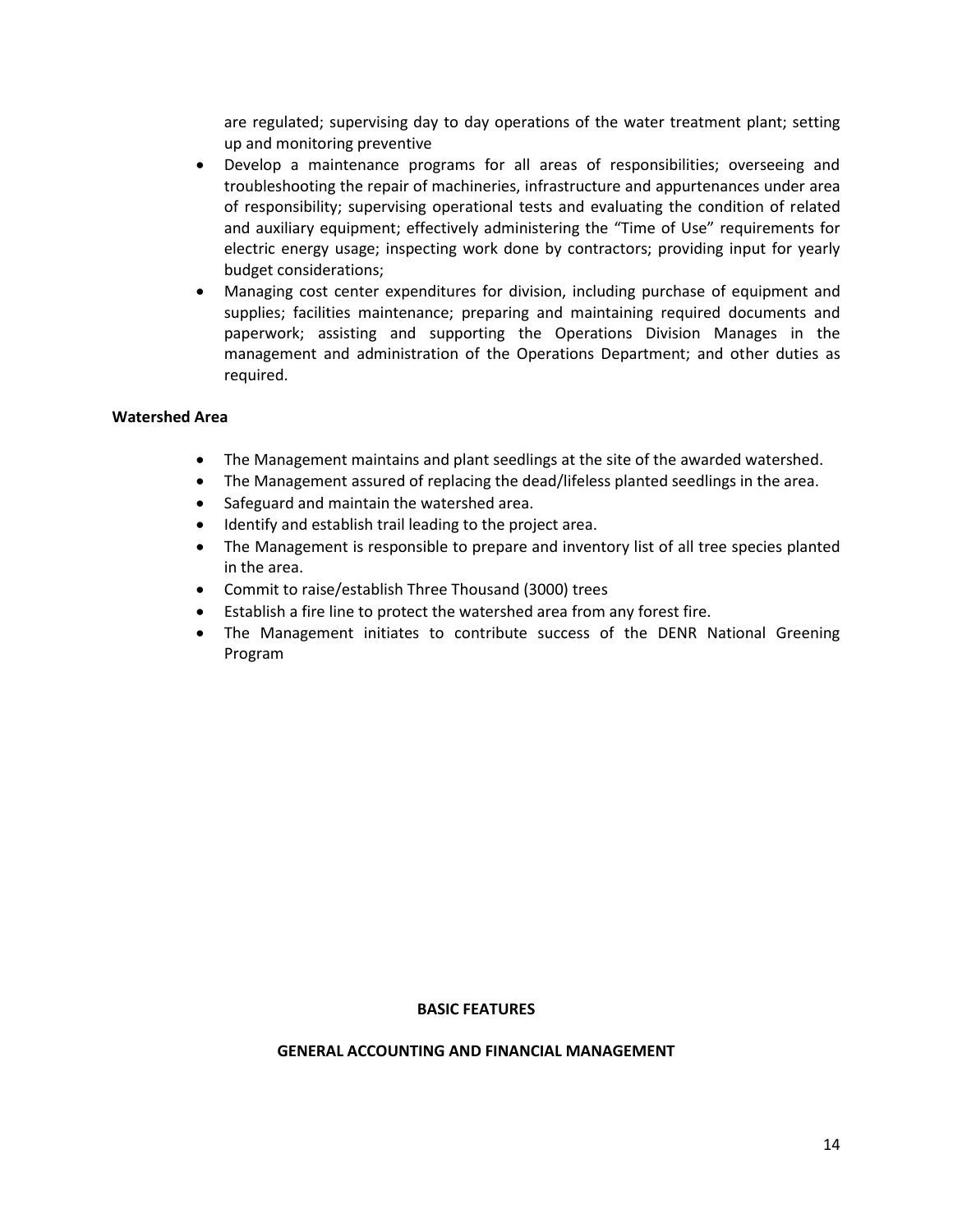1. The Accounting Section prepares the journal vouchers for miscellaneous transactions which were not taken up in the specialized journals.

2. The Accounting Section posts the amounts in the journal vouchers to the general and subsidiary ledgers. Also records the transaction from the source documents to the following specialized journals:

- a. Billing Register
- b. Cash Receipt Register
- c. Voucher Register
- d. Check Register

After balancing these journals, posts their total amounts to the general ledger and the subsidiary ledger.

3. The Accounting Section extracts the balances of the general ledger accounts and prepares trial balance monthly.

4. The Accounting Section prepares the following monthly and quarterly reports from the trial balance and other supporting reports:

a. Monthly

i. Statement of Income

ii. Cash Flow Statement

- iii. Balance Sheet
- iv. Monthly Data Sheet
- b. Yearly
	- i. Statement of Retained Earnings
	- ii. Financial Cash Flow

5. The reports are reviewed by the General Manager before approval. The General Manager submits the reports to the Board of Directors and other interested parties such as the Local Water Utilities Administration (LWUA)

#### **BILLING AND COLLECTION BASIC FEATURES**

#### **METER READING**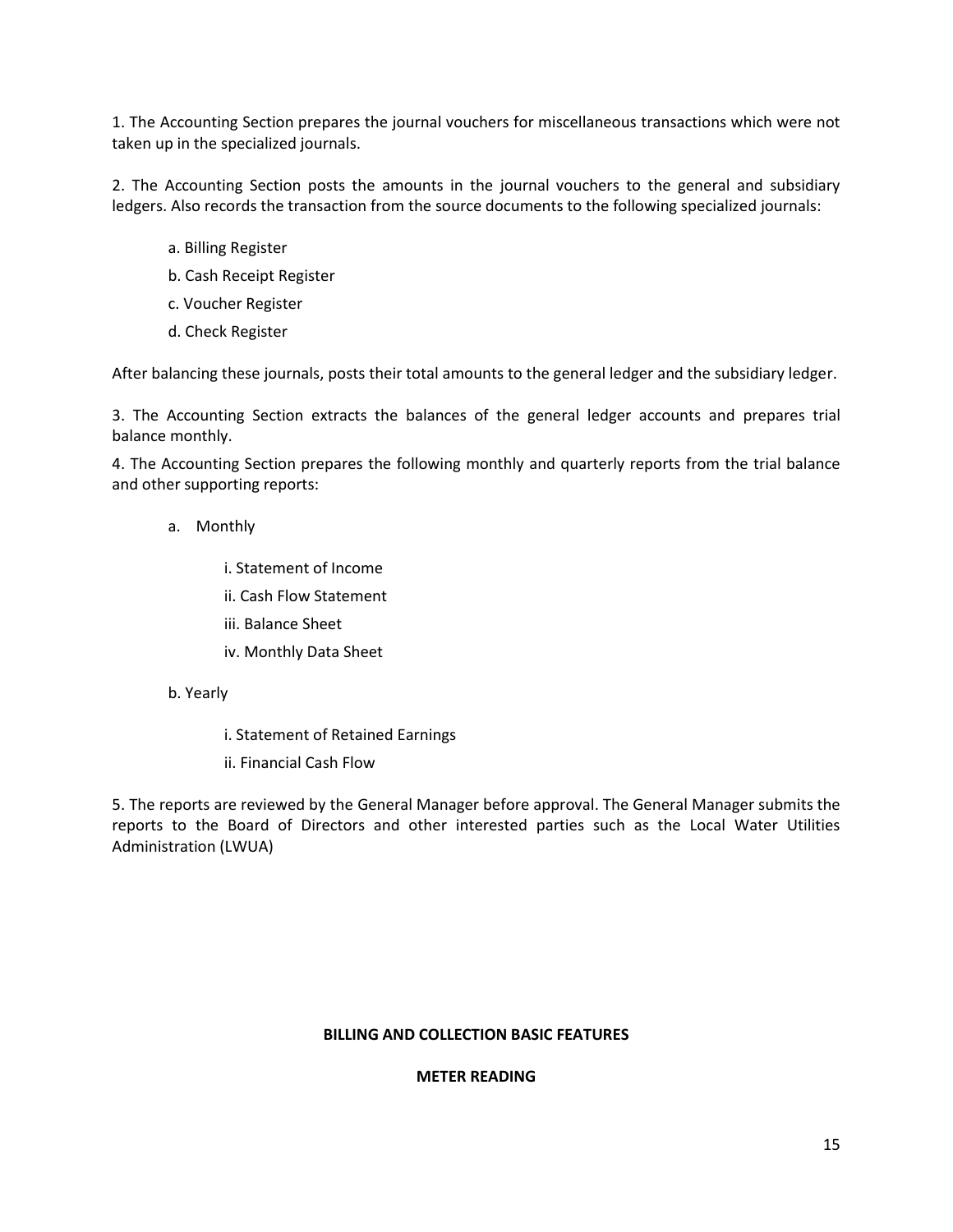1. Water Meters are read monthly in each service area on scheduled dates. Readings are indicated on the reading sheets printed by zones. Services in the service area are grouped by zones to achieve a system whereby water meters of an area are read within a period of one day, after taking into account the average number of water meters which can be read in a day's time.

2. The area of assignments of Meter Readers are rotated every three (3) months, so that no Meter Reader will be making two (2) consecutive readings of any water meter for control purposes.

3. Any service defects either complained of or not are reported in the maintenance order form. This form is also used to initiate action on routine maintenance and testing of installed water meters and for documenting water meters dismounted as a result of the consumer's failure to pay the water bills within a time allotted.

4. Any service defect noted which is not covered by a complaint from the concessionaires is reported separately in the Maintenance Order form.

5. The Meter Reader inform the concessionaires of the amount consumed and its corresponding cost. Any material fluctuation in the consumption should be investigated by making a second reading while still on site.

# **BILLING**

1. Water Bills are prepared not later than the day prior to meter reading. Water Bills prepared to consumers belonging to one zone should be checked for completeness against the total number of connections shown in the data base of service connections. Any discrepancy between the number of bills prepared and the number of service connections shown in the meter reading book should be investigated.

2. Completed water bills are forwarded to the Customer Service Division for verification.

3. A Daily Billing Summary is prepared for all water bills issued during the day. This summary shows billings in total figures or itemized and is used as basis for recording the accounts receivable and the corresponding income accounts in the General Ledger.

4. Adjustments are made for the contested bills. However, none should be made for verified consumption. Any adjustment in billing is approved by the General Manager and documented in the Billing Adjustment Memo. All memos issued are summarized monthly for recording in the General Ledger and in the Customer Ledger Cards.

# **COLLECTION**

1. The collection of water bills is done at the District's Office and at the authorized collecting agents of the District. The water bills of concessionaires residing in relatively remote area were collected at a specified date. Water Bills collected at the district office are signed by the Cashier or the Bill Collector. One copy of the signed water bill serves as the Official Receipt and is given to the concessionaire to acknowledge the collection.

2. Collection of water bills outside the office is not allowed however consumers can gave payment during scheduled dates for padlocked for the month so that water service will not be discontinue. The due date of the monthly bills of all zones is indicated on the copies of the water bills for the information of the consumers and as reference for the imposition of the penalty charges.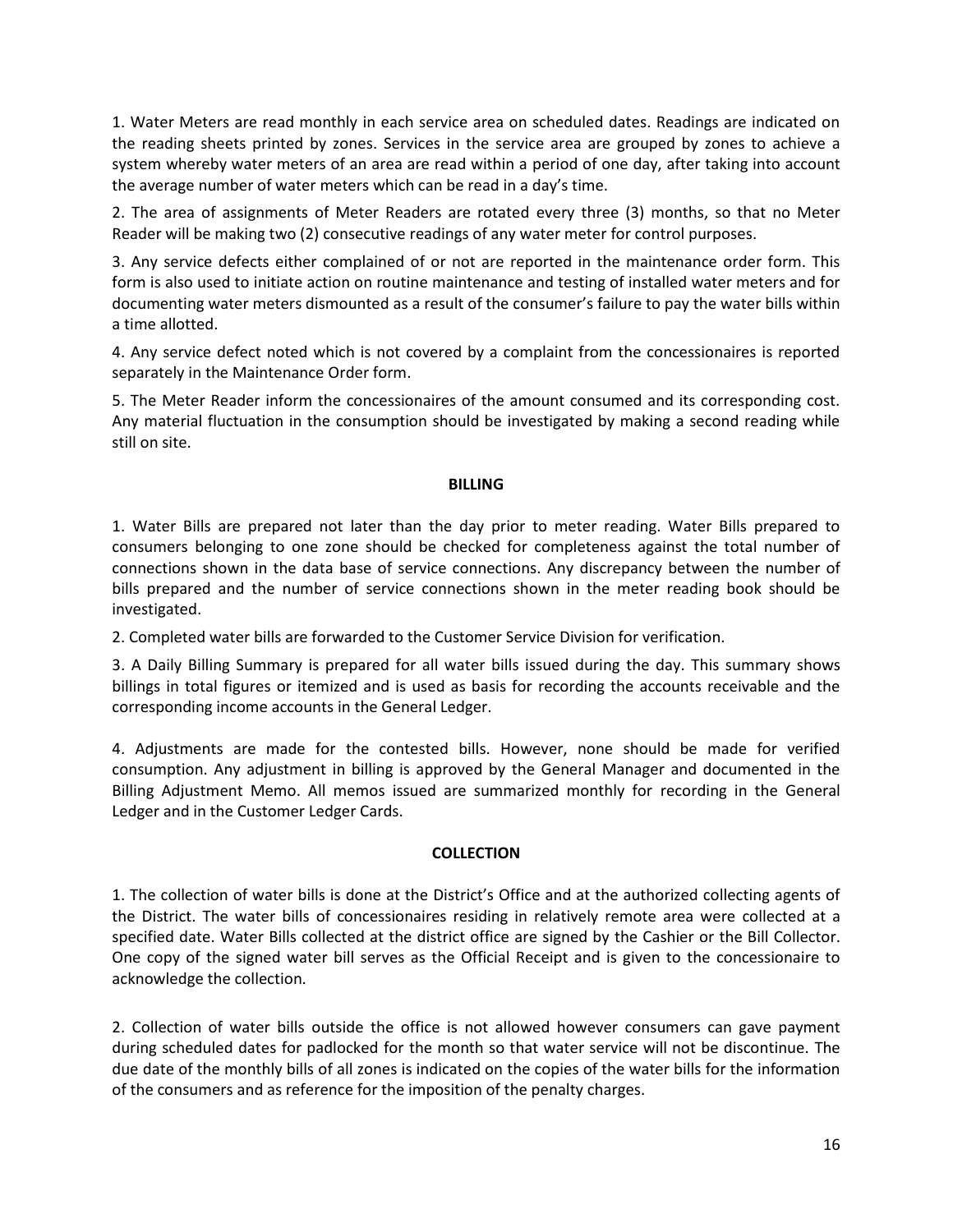3. Water bills which are not paid at the office on time, a penalty indicated on the bill will be collected which will be added to and collected together with the amount of the outstanding bill.

4. All cash accountable to employees, such as the Bill Collector and Cashier, should be covered by an adequate amount of fidelity bonds.

5. All collections of the Bill Collector are turned over to the Cashier daily. Bill collections and those miscellaneous collections which the Cashier receives directly from payers are covered by Official Receipts to be issued by the Cashier.

6. All collections are kept by the Cashier in a steel safe during the night and deposited in the bank in the morning of the following banking day.

7. The paid water bills are filed by account number and date of payment.

8. Checks of concessionaires received in payment which are not honored by the bank will be presented to the concessionaire for replacement in cash.

### **OPERATING PROCEDURES**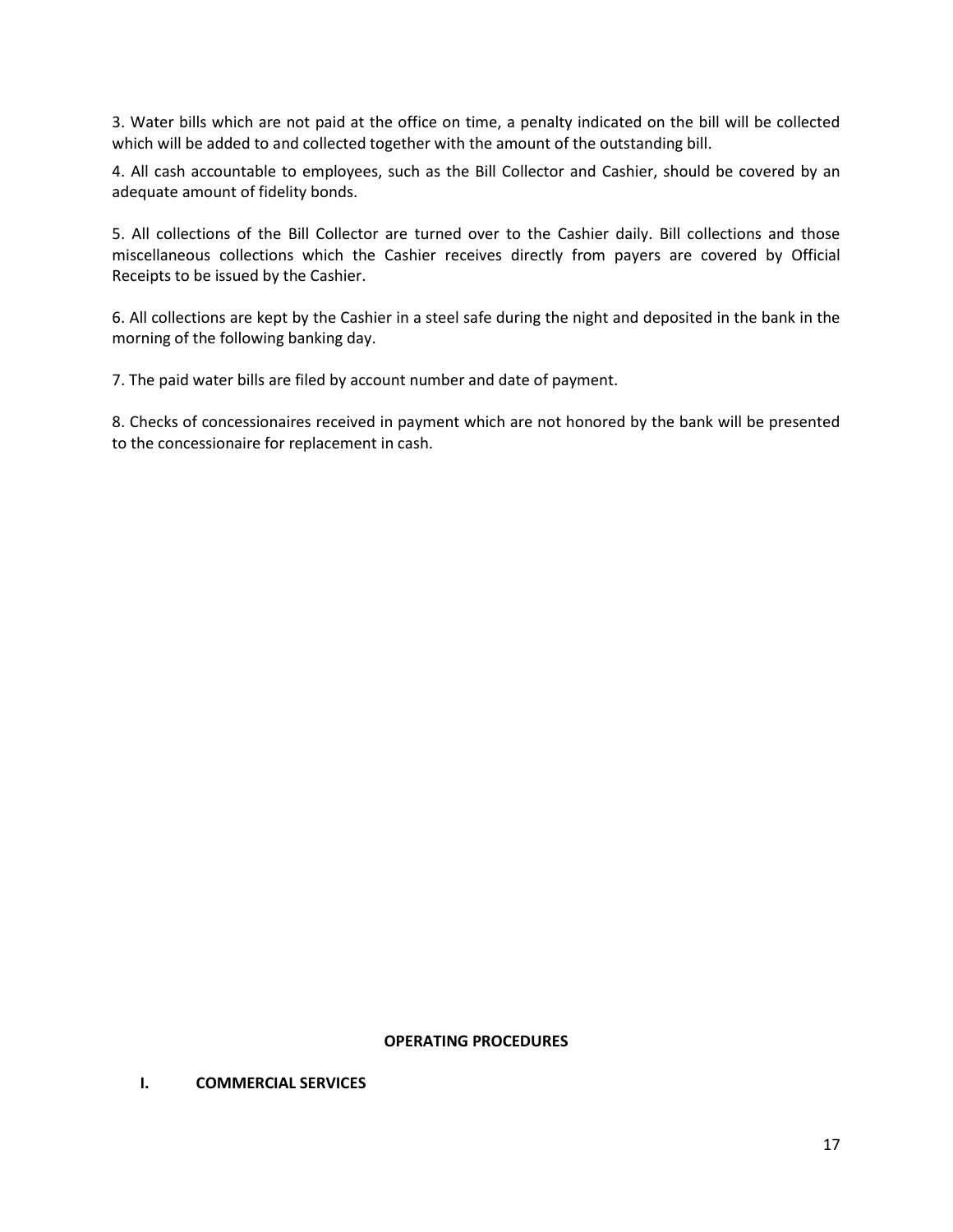### **A. NEW SERVICE CONNECTION**

#### Requirements:

- 1. Fill-up Application Form
- 2. 1pc 2x2 photo of the applicant
- 3. Photocopy of any valid ID
- 4. Photocopy of Community Tax Certificate/Cedula/Senior Citizen ID
- 5. Proof of Ownership (if required)



#### **The Process Flow for New Service Connection**:

Every eligible applicant within the locality of San Quintin can apply for New Service Connection in San Quintin Water District provided that the location/site of the household has existing water service lines. The consumer shall provide complete requirements (1pc 2x2 photo of the applicant, Photocopy of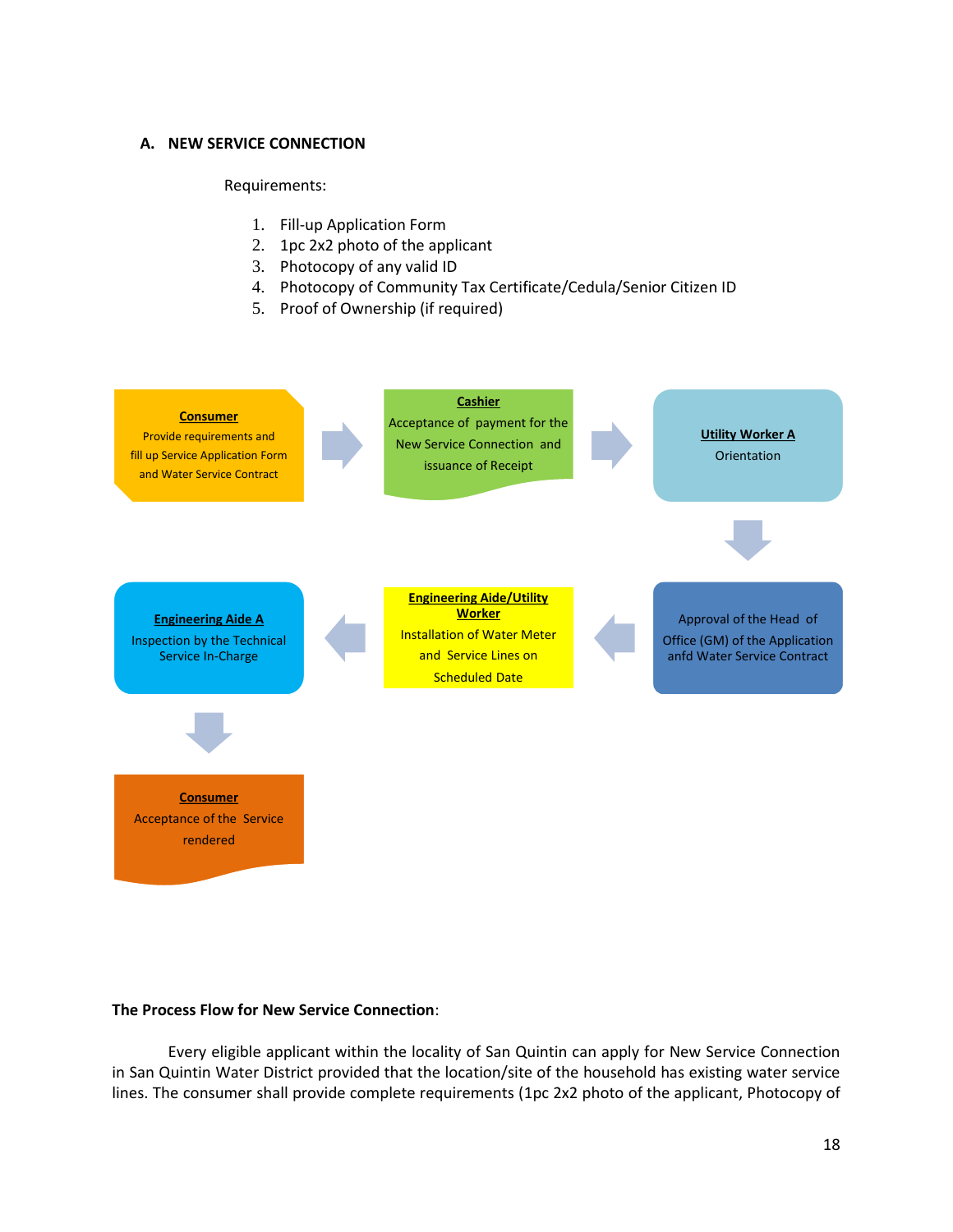any valid ID, Photocopy of Community Tax Certificate/Cedula/Senior Citizen ID, Proof of Ownership(if required). The consumer then will fill up Service Application Form and Construction Order Form and Water Service Contract. After filling up the applicant must pay to the Cashier the required registration fee for new service connection. The amount to be paid by the consumer depends if it is Main to Meter or Road Crossing. Upon receipt of payment the entry for the collection is Debit to Cash Collecting Officer and Credit to Credit to Other Deferred Credits Account.

The Personnel in-charge sets schedule for the installation and orients the new applicant. The next will be the Approval of the Head of Office (General Manager) of the Application and Construction Order and Water Service Contract.

The approved application form will then be given to the Engineering Aide A and they will prepare the Store Requisition Slip and Requisition and Issue Slip to be approved by the General Manager before the issuance of the materials needed by the Storekeeper.

The following is the entry for the issuance of Materials will be posted in the Materials and Supplies Inventory Journal is Debit to Other Deferred Credits Accounts and Credit to Other Supplies & Materials Inventory and Other Business Income.

The Installation for new connections depends on the location of the house. If it is Main to Meter the availability of water service is one (1) day. And for Road Crossing, if it is high way it last for three (3) to four (4) days, but if it is Barangay Road it takes only one (1) day before the water service is available to the consumer. After the Installation for new connection, the Engineering Aide A will then prepare the Service Report for record purposes.

#### **B. LEAK REPAIRS/MAINTENANCE/OTHER SERVICES**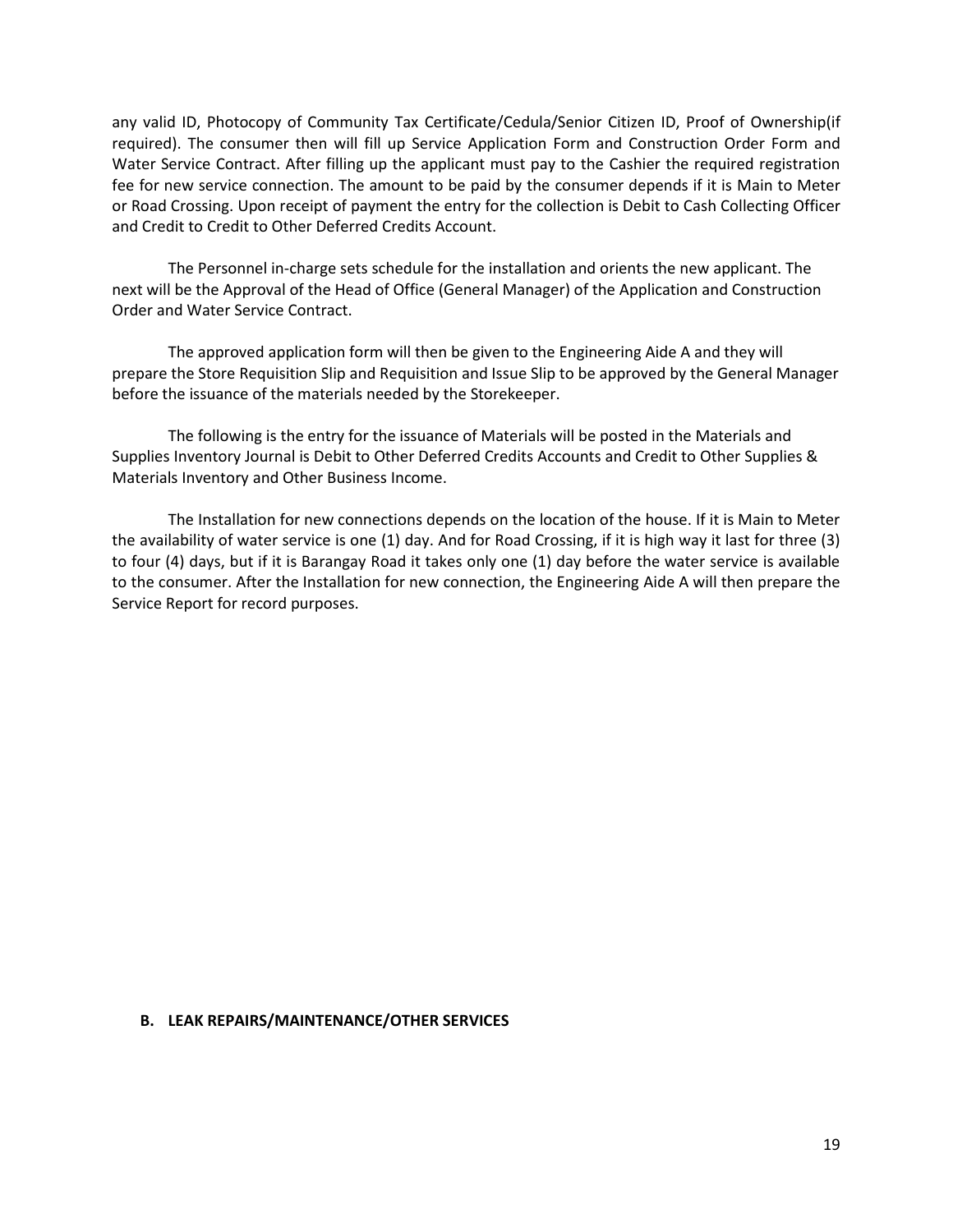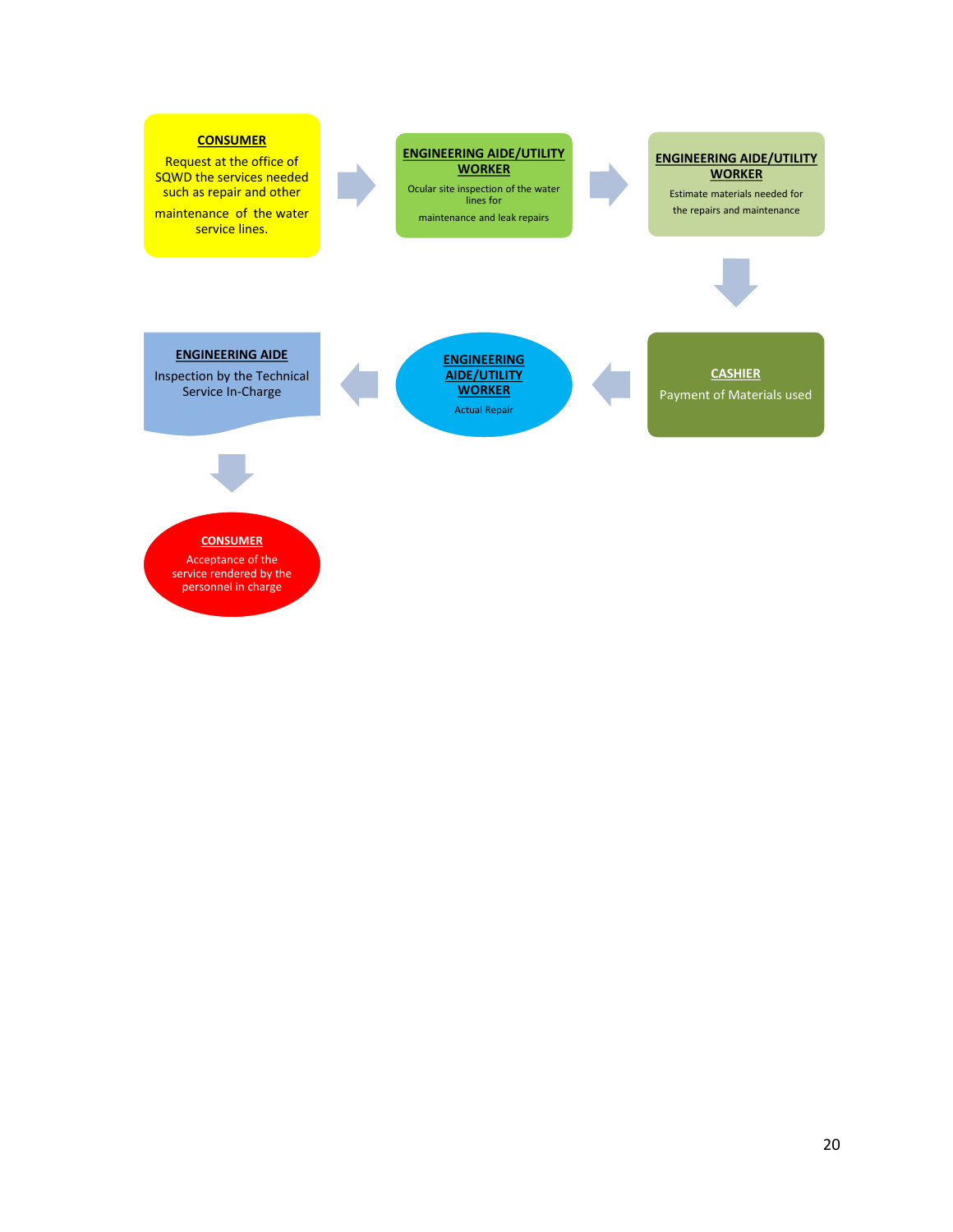#### **C. RELOCATION OF SERVICE LINES**



# **D. CHANGE OF COSUMER'S ACCOUNT NAME**



#### **E. DISCONNECTION AND RECONNECTION**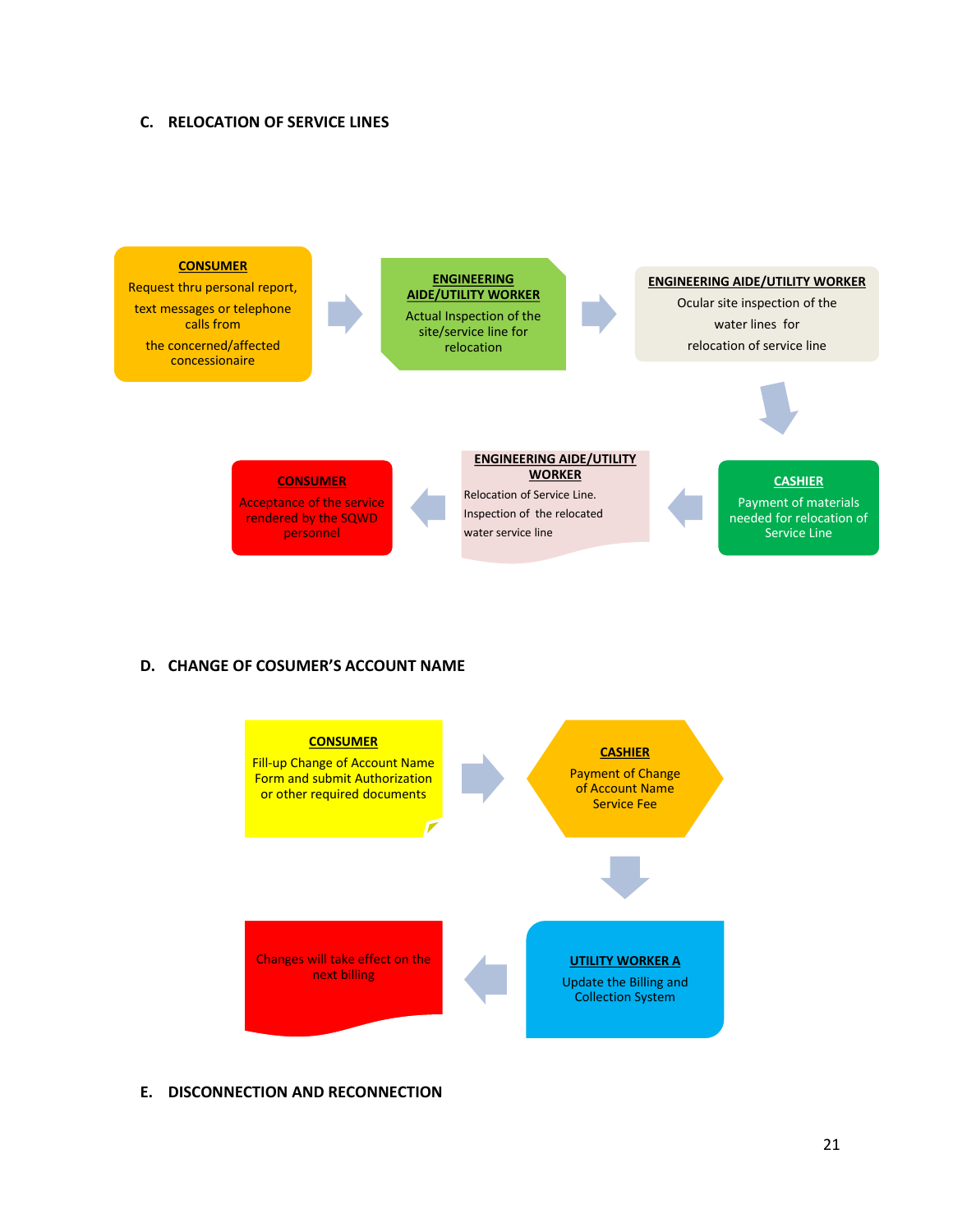**a. Disconnection due to Non-Payment of Water Bills**



**b. Disconnection due to Illegal Connections** (tampered water meters, water pilferage, and other similar illegal acts.)



**c. Voluntary Disconnection of Service Line**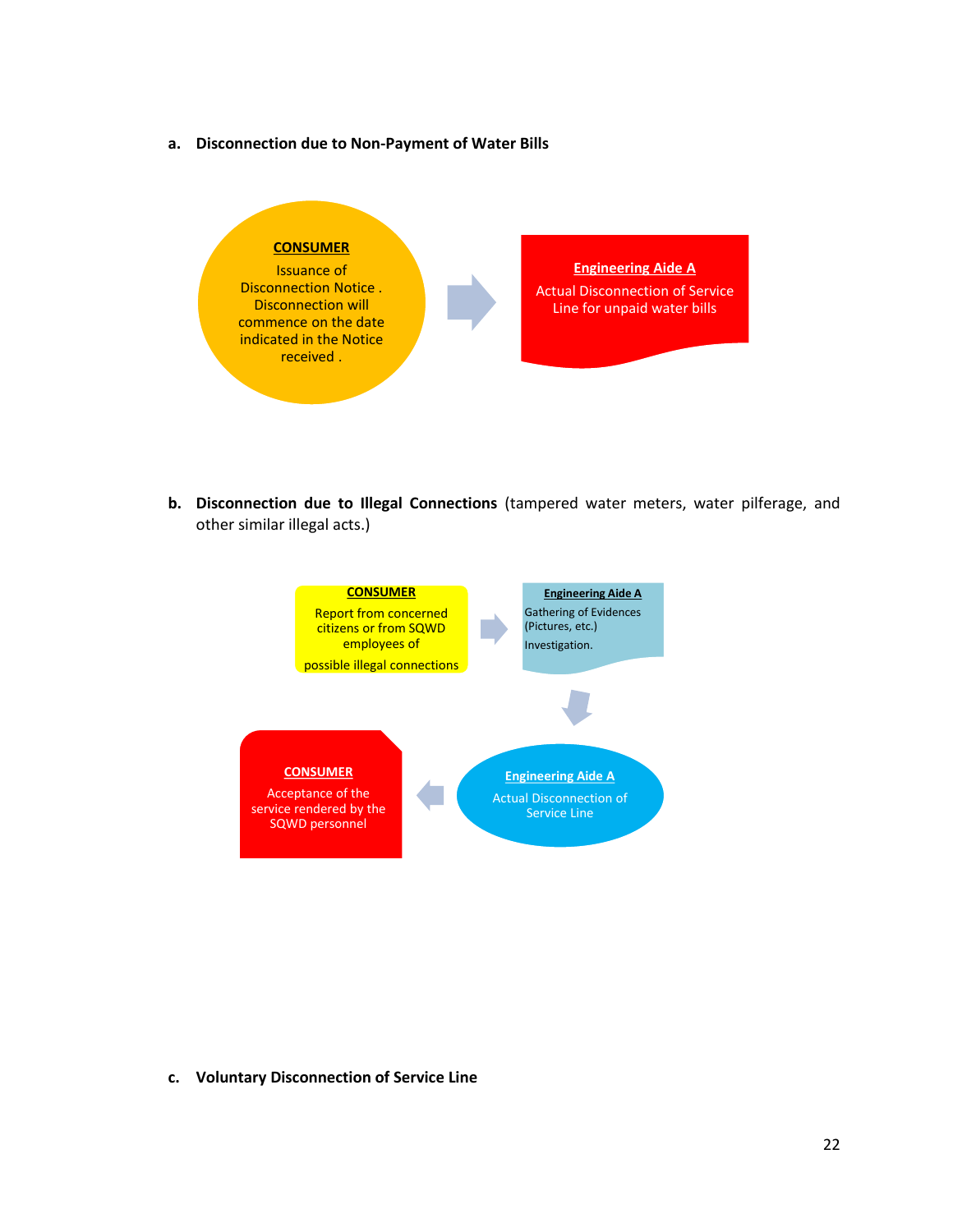

#### **F. SENIOR CITIZEN UTILITY DISCOUNT**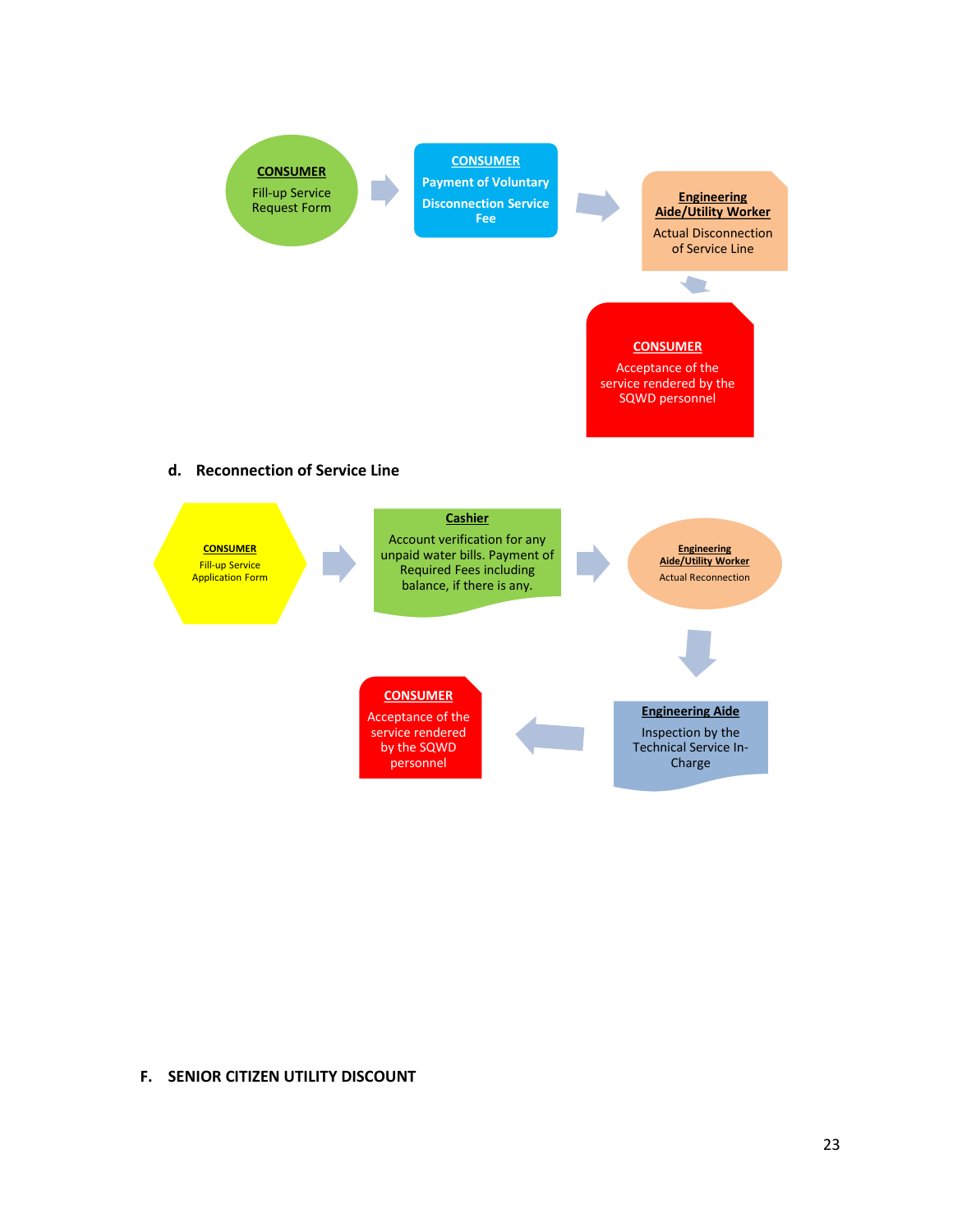# *REQUIREMENTS:*

- 1. Valid OSCA ID
- 2. Proof of Billing
- 3. Brgy. Clearance
- 4. 1 pc latest 2x2 Picture
- 5. Birth Certificate
- 6. Authorization Letter (if applying through a representative)
- 7. Valid ID of the representative



#### **II. ADMINISTRATIVE AND FINANCE SERVICES DEPARTMENT**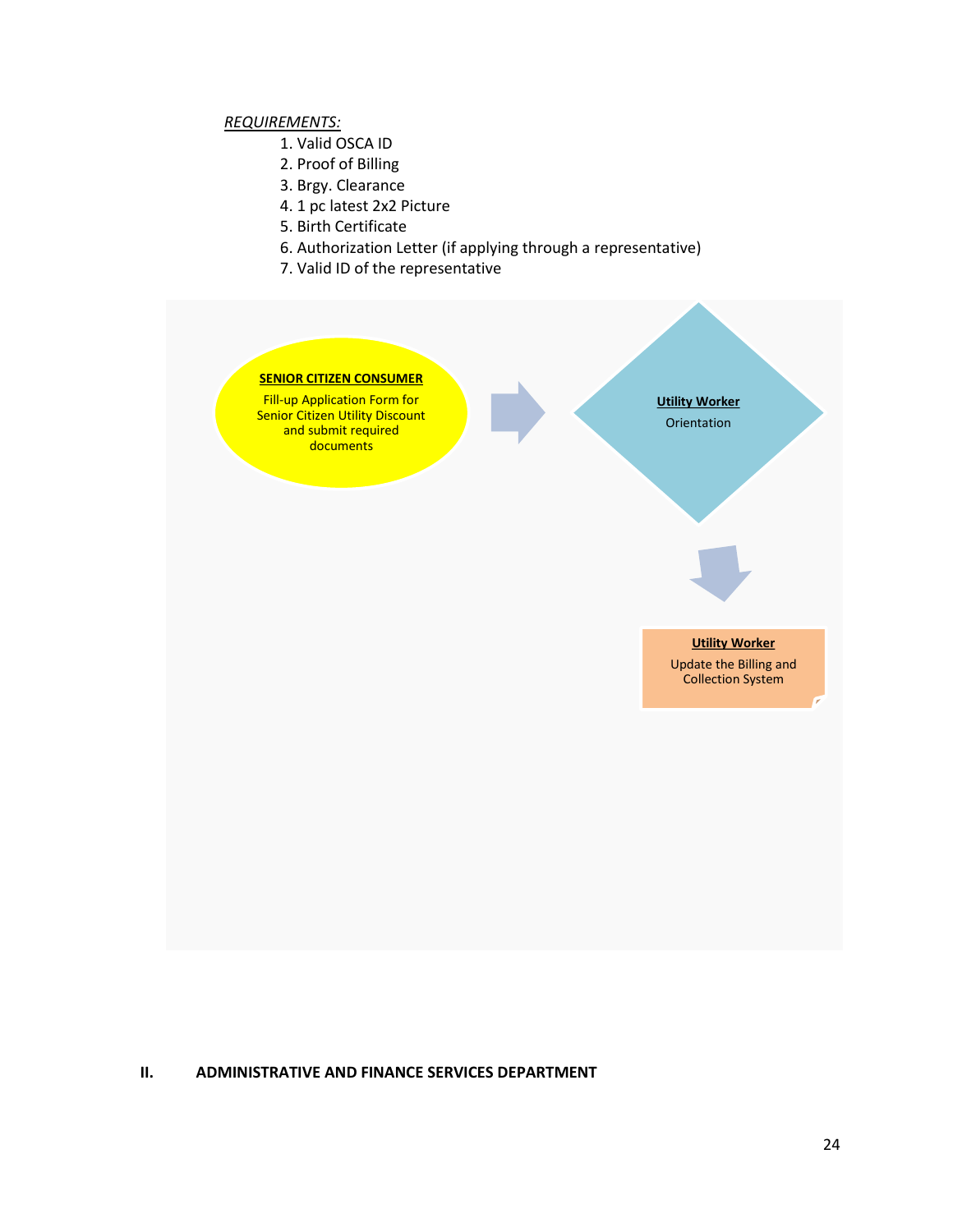# **ACCOUNTING WORKFLOW**

# RECEIPTS AND COLLECTION PROCESS



#### **DISBURSEMENT PROCESS**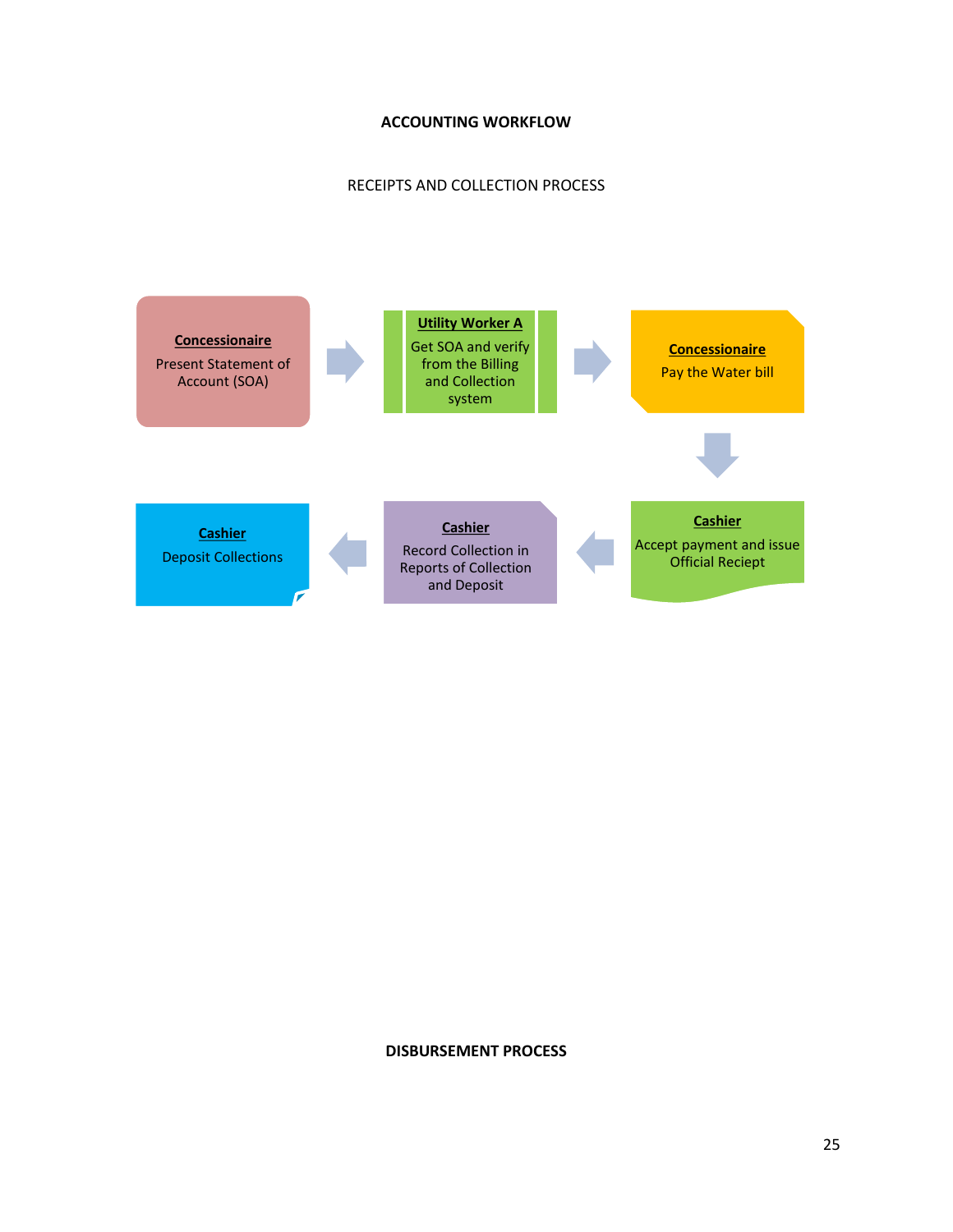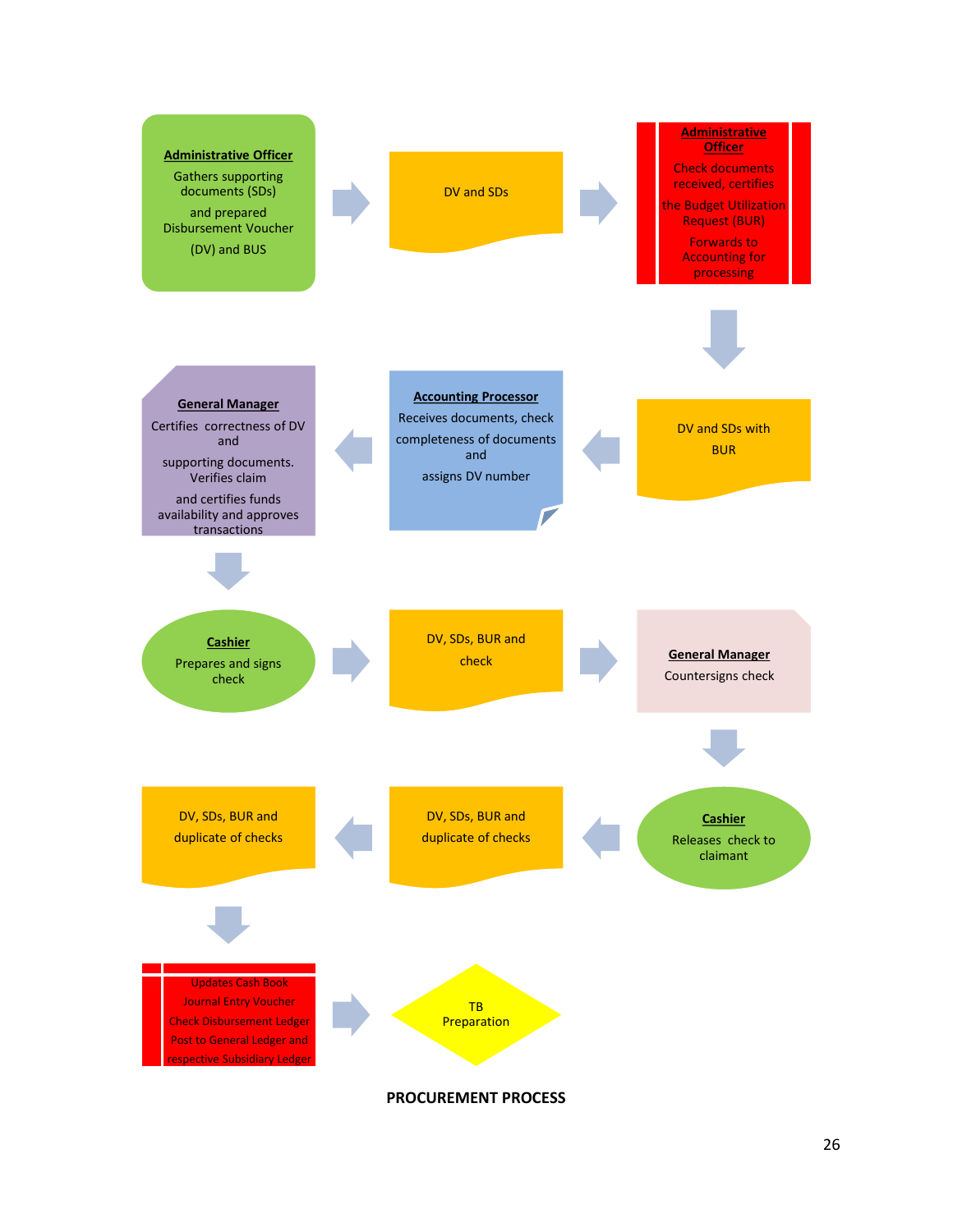



#### **RECEIPTS OF DELIVERIES OF INVENTORY**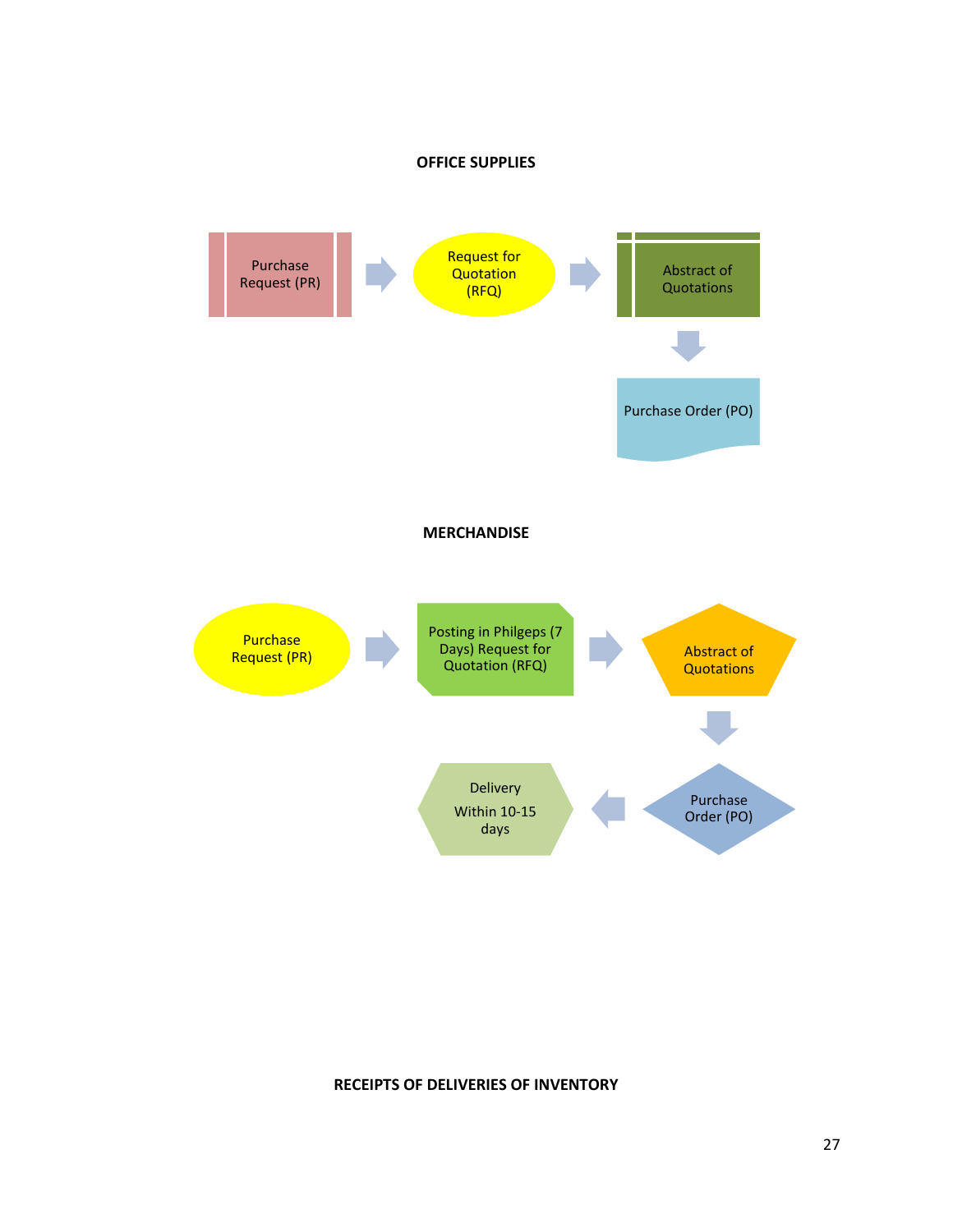

#### **The San Quintin Water District Procurement Process for Supplies and Materials Inventory:**

The procurement method of San Quintin Water District starts with the Budgeting process determining all the necessary materials and expenses needed for the whole calendar year for the betterment of the services to be rendered to the municipality; therefore all purchases are listed in the Annual Procurement Plan.

The procurement of *Supplies and Materials Inventory* starts with the preparation of Purchase Request (PR) by the designated Storekeeper. Then, upon approval by the General Manager, the request is being posted in the Philippine Government Electronic Procurement System (PhilGEPS) for seven (7) days. The SQWD used shopping as a method for procurement of goods with an aggregate amount of less than Five Hundred Thousand Pesos (Php 500,000.00. Within the seven (7) days posting period, interested Suppliers/Bidders submit their Quotations to the Bids and Awards Committee (BAC) thru its Chairman. Upon acceptance of Quotations by the BAC, they determine the winning bidder/supplier using Abstract of Quotations giving the approval to the bidder/supplier obtaining the lowest bid. Then, the preparation of the Purchase Order (PO) by the Storekeeper duly signed by the General Manager and testifying that Funds are available by the Administrative/General Services Officer A is being issued to the winning bidder/supplier together with the Contract Agreement.

Delivery is being made within ten (10) to Fifteen (15) days, then upon Delivery, the Storekeeper received the Delivery Receipts and will make the Inspection and Acceptance Report specifying that the delivered materials are inspected, verified and found in order as to quality and specifications and indicating the completeness or partial delivery of the item. The Storekeeper will sign the Inspection and